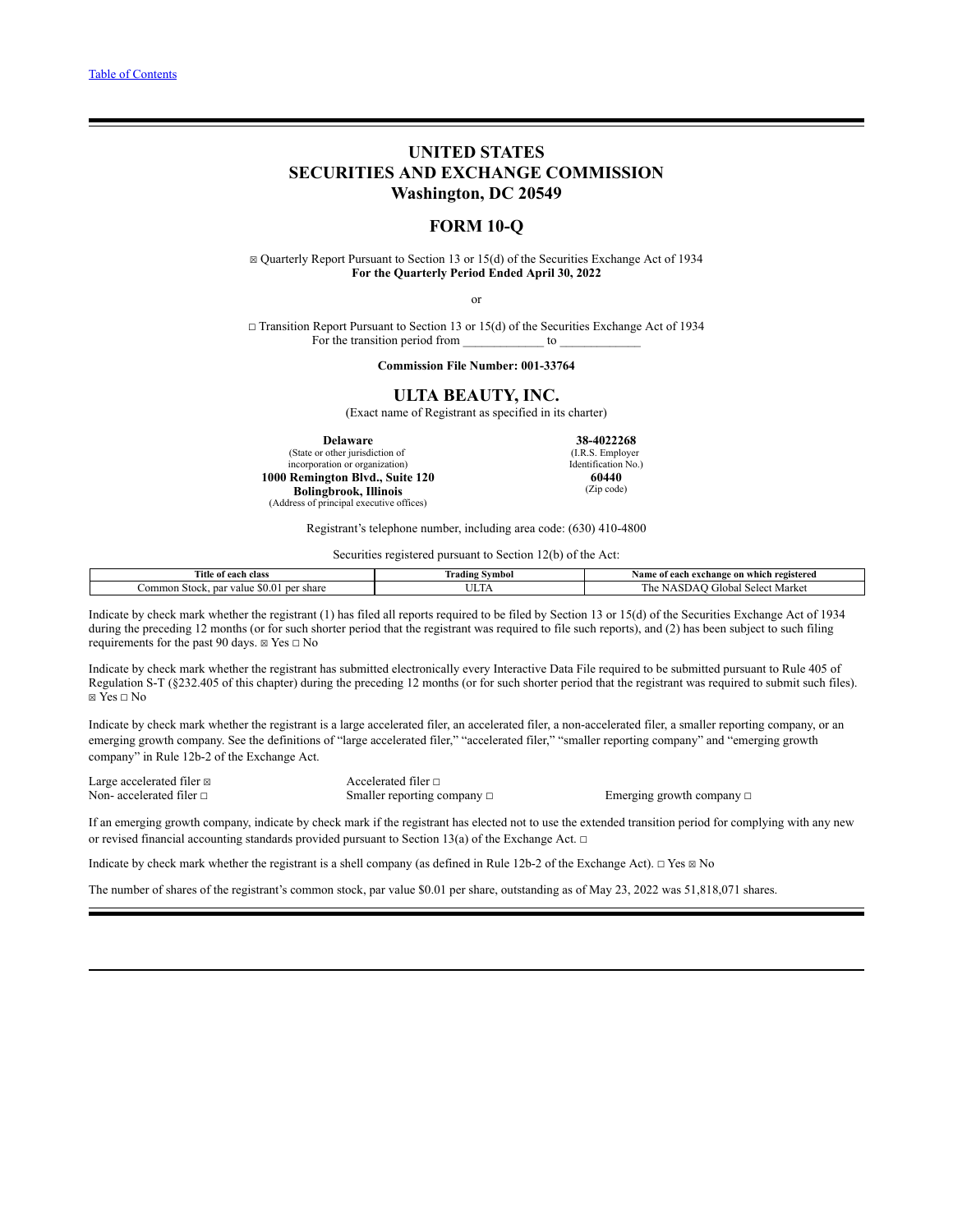### **ULTA BEAUTY, INC. TABLE OF CONTENTS**

# <span id="page-1-0"></span>**Part I - Financial [Information](#page-2-0)**

| Item 1.<br><b>Financial Statements</b>                                                               |                |
|------------------------------------------------------------------------------------------------------|----------------|
| <b>Consolidated Balance Sheets</b>                                                                   | 3              |
| <b>Consolidated Statements of Income</b>                                                             | $\overline{4}$ |
| <b>Consolidated Statements of Cash Flows</b>                                                         | 5              |
| <b>Consolidated Statements of Stockholders' Equity</b>                                               | 6              |
| <b>Notes to Consolidated Financial Statements</b>                                                    | $\overline{7}$ |
| <u>Item 2. Management's Discussion and Analysis of Financial Condition and Results of Operations</u> | 13             |
| <b>Item 3. Quantitative and Qualitative Disclosures about Market Risk</b>                            | 21             |
| <b>Item 4. Controls and Procedures</b>                                                               | 21             |
| <b>Part II - Other Information</b>                                                                   | 22             |
| <b>Item 1. Legal Proceedings</b>                                                                     | 22             |
| <b>Item 1A. Risk Factors</b>                                                                         | 22             |
| <u>Item 2. Unregistered Sales of Equity Securities and Use of Proceeds</u>                           | 22             |
| <b>Item 3. Defaults Upon Senior Securities</b>                                                       | 22             |
| <b>Item 4. Mine Safety Disclosures</b>                                                               | 22             |
| <b>Item 5. Other Information</b>                                                                     | 22             |
| <b>Item 6. Exhibits</b>                                                                              | 22             |
| <b>SIGNATURES</b>                                                                                    | 24             |
|                                                                                                      |                |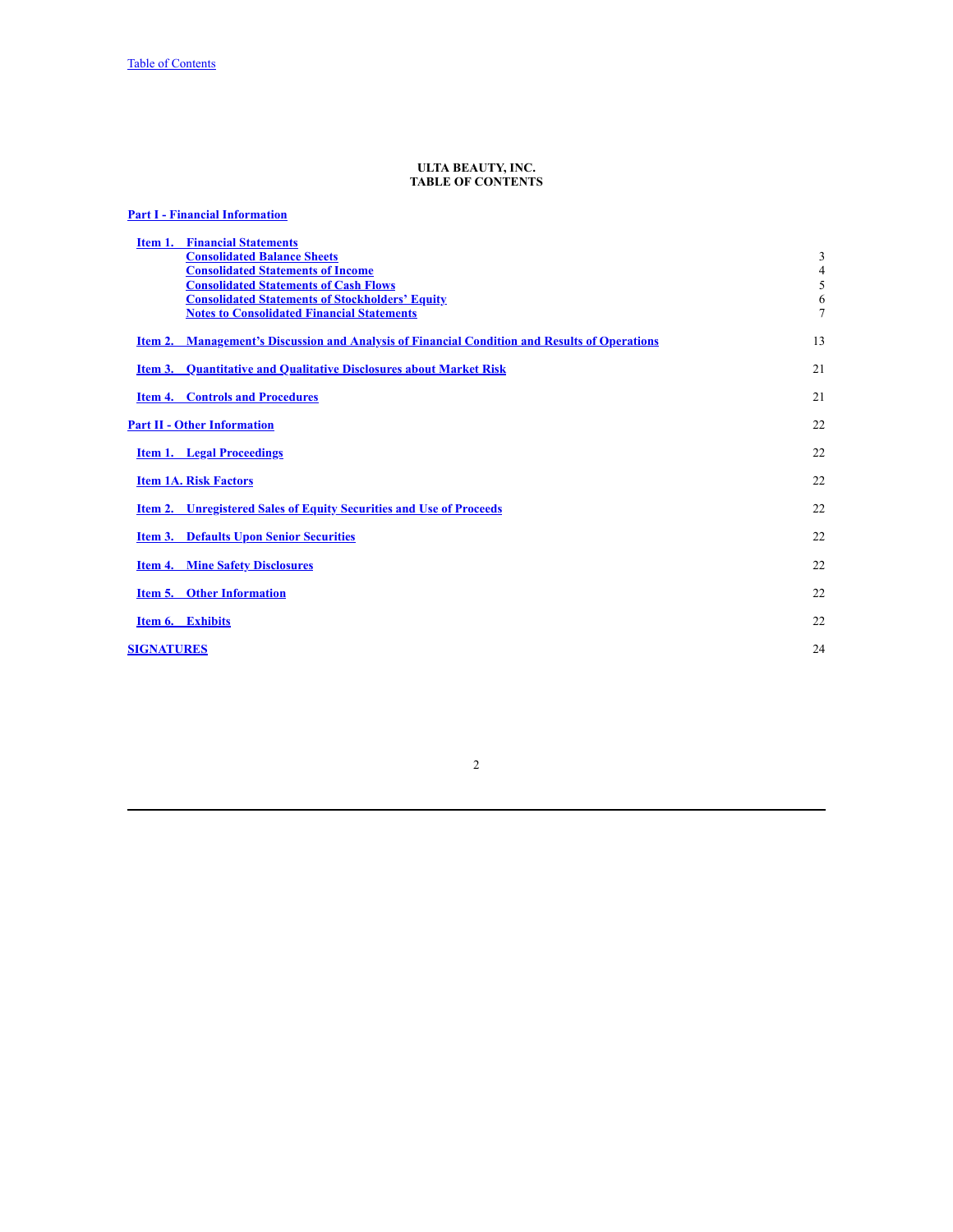# **Part I - Financial Information**

# <span id="page-2-1"></span><span id="page-2-0"></span>**Item 1. Financial Statements**

### **Ulta Beauty, Inc. Consolidated Balance Sheets**

<span id="page-2-2"></span>

| (In thousands, except per share data)                                                        | April 30,<br>2022 |             | January 29,<br>2022 |           | May 1,<br>2021 |             |  |
|----------------------------------------------------------------------------------------------|-------------------|-------------|---------------------|-----------|----------------|-------------|--|
| <b>Assets</b>                                                                                |                   | (Unaudited) |                     |           |                | (Unaudited) |  |
| Current assets:                                                                              |                   |             |                     |           |                |             |  |
| Cash and cash equivalents                                                                    | $\mathbb{S}$      | 654,486     | \$                  | 431,560   | \$             | 947,456     |  |
| Receivables, net                                                                             |                   | 192,754     |                     | 233,682   |                | 154,342     |  |
| Merchandise inventories, net                                                                 |                   | 1,570,552   |                     | 1,499,218 |                | 1,353,565   |  |
| Prepaid expenses and other current assets                                                    |                   | 114,075     |                     | 110,814   |                | 108,393     |  |
| Prepaid income taxes                                                                         |                   |             |                     | 5,909     |                |             |  |
| Total current assets                                                                         |                   | 2,531,867   |                     | 2,281,183 |                | 2,563,756   |  |
|                                                                                              |                   |             |                     |           |                |             |  |
| Property and equipment, net                                                                  |                   | 909,543     |                     | 914,476   |                | 960,440     |  |
| Operating lease assets                                                                       |                   | 1,488,040   |                     | 1,482,256 |                | 1,487,616   |  |
| Goodwill                                                                                     |                   | 10,870      |                     | 10,870    |                | 10,870      |  |
| Other intangible assets, net                                                                 |                   | 1,307       |                     | 1,538     |                | 2,233       |  |
| Deferred compensation plan assets                                                            |                   | 35,978      |                     | 38,409    |                | 34,279      |  |
| Other long-term assets                                                                       |                   | 34,431      |                     | 35,647    |                | 28,350      |  |
| Total assets                                                                                 | \$                | 5,012,036   | \$                  | 4,764,379 | \$             | 5,087,544   |  |
|                                                                                              |                   |             |                     |           |                |             |  |
| Liabilities and stockholders' equity                                                         |                   |             |                     |           |                |             |  |
| Current liabilities:                                                                         |                   |             |                     |           |                |             |  |
| Accounts payable                                                                             | \$                | 585,500     | \$                  | 552,730   | \$             | 552,837     |  |
| <b>Accrued liabilities</b>                                                                   |                   | 305,000     |                     | 364,797   |                | 322,676     |  |
| Deferred revenue                                                                             |                   | 324,694     |                     | 353,579   |                | 270,090     |  |
| Current operating lease liabilities                                                          |                   | 276,440     |                     | 274,118   |                | 263,200     |  |
| Accrued income taxes                                                                         |                   | 108,113     |                     | 12,786    |                | 113,960     |  |
| Total current liabilities                                                                    |                   | 1,599,747   |                     | 1,558,010 |                | 1,522,763   |  |
|                                                                                              |                   |             |                     |           |                |             |  |
| Non-current operating lease liabilities                                                      |                   | 1,568,356   |                     | 1,572,638 |                | 1,613,309   |  |
| Deferred income taxes                                                                        |                   | 40,702      |                     | 39,693    |                | 66,483      |  |
| Other long-term liabilities                                                                  |                   | 57,611      |                     | 58,665    |                | 40,272      |  |
| <b>Total liabilities</b>                                                                     |                   | 3,266,416   |                     | 3,229,006 |                | 3,242,827   |  |
|                                                                                              |                   |             |                     |           |                |             |  |
| Commitments and contingencies (Note 6)                                                       |                   |             |                     |           |                |             |  |
|                                                                                              |                   |             |                     |           |                |             |  |
| Stockholders' equity:                                                                        |                   |             |                     |           |                |             |  |
| Common stock, \$0.01 par value, 400,000 shares authorized; 52,790, 53,049, and 55,803 shares |                   |             |                     |           |                |             |  |
| issued; 52,038, 52,311, and 55,090 shares outstanding; at April 30, 2022 (unaudited),        |                   |             |                     |           |                |             |  |
| January 29, 2022, and May 1, 2021 (unaudited), respectively                                  |                   | 528         |                     | 530       |                | 558         |  |
| Treasury stock-common, at cost                                                               |                   | (58,650)    |                     | (53, 478) |                | (44, 567)   |  |
| Additional paid-in capital                                                                   |                   | 951,802     |                     | 934,945   |                | 861,312     |  |
| Retained earnings                                                                            |                   | 851,940     |                     | 653,376   |                | 1,027,414   |  |
| Total stockholders' equity                                                                   |                   | 1,745,620   |                     | 1,535,373 |                | 1,844,717   |  |
| Total liabilities and stockholders' equity                                                   | \$                | 5,012,036   | \$                  | 4,764,379 | \$             | 5,087,544   |  |

*See accompanying notes to consolidated financial statements.*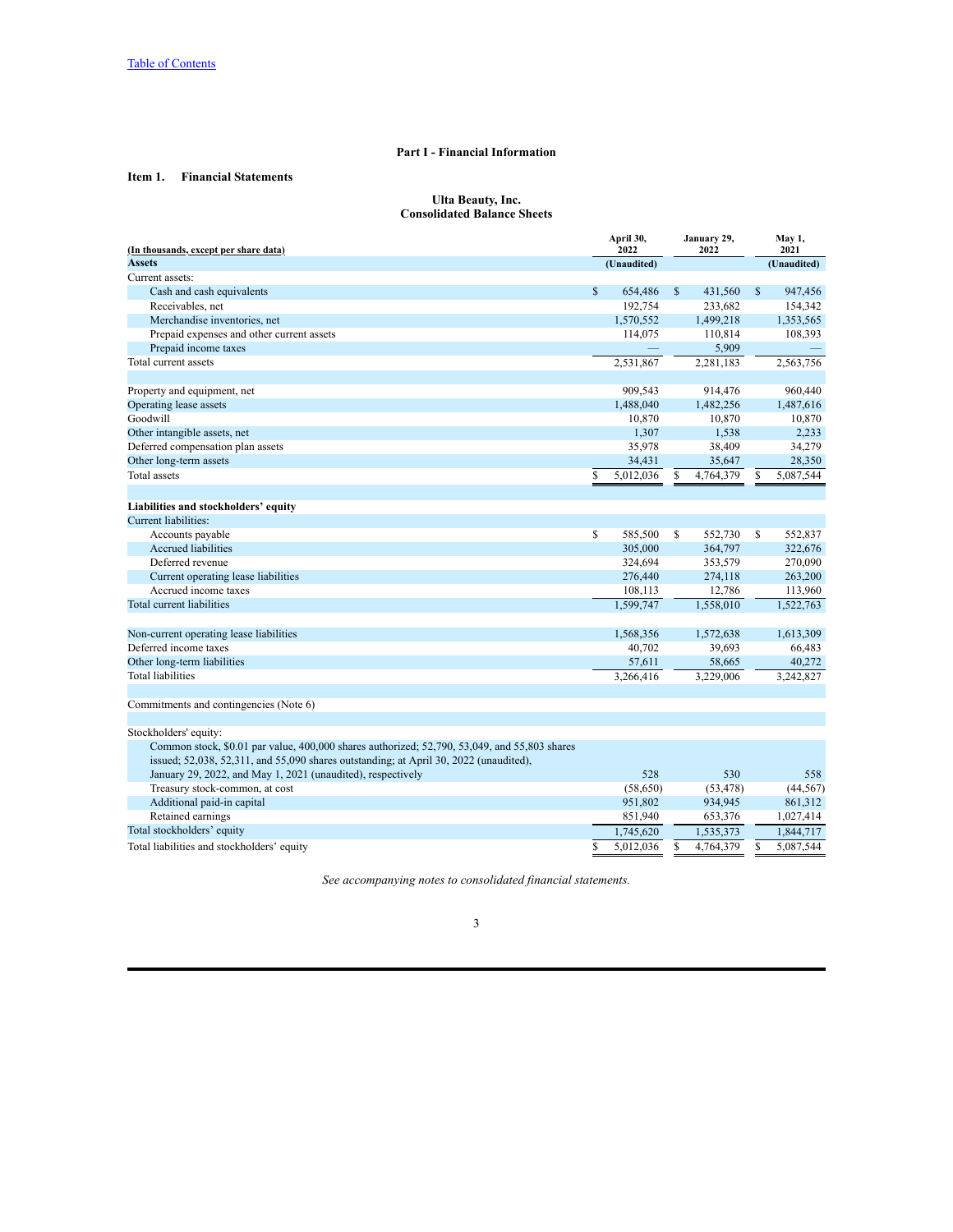### **Ulta Beauty, Inc. Consolidated Statements of Income (Unaudited)**

<span id="page-3-0"></span>

|                                              | <b>13 Weeks Ended</b> |              |                |  |  |  |  |  |
|----------------------------------------------|-----------------------|--------------|----------------|--|--|--|--|--|
| (In thousands, except per share data)        | April 30,<br>2022     |              | May 1,<br>2021 |  |  |  |  |  |
| Net sales                                    | \$<br>2,345,901       | $\mathbb{S}$ | 1,938,519      |  |  |  |  |  |
| Cost of sales                                | 1,404,875             |              | 1,184,731      |  |  |  |  |  |
| Gross profit                                 | 941,026               |              | 753,788        |  |  |  |  |  |
|                                              |                       |              |                |  |  |  |  |  |
| Selling, general and administrative expenses | 500,970               |              | 443,875        |  |  |  |  |  |
| Pre-opening expenses                         | 2,348                 |              | 4,589          |  |  |  |  |  |
| Operating income                             | 437,708               |              | 305,324        |  |  |  |  |  |
| Interest expense, net                        | 401                   |              | 358            |  |  |  |  |  |
| Income before income taxes                   | 437,307               |              | 304,966        |  |  |  |  |  |
| Income tax expense                           | 105,912               |              | 74,677         |  |  |  |  |  |
| Net income                                   | 331,395               | \$           | 230,289        |  |  |  |  |  |
|                                              |                       |              |                |  |  |  |  |  |
| Net income per common share:                 |                       |              |                |  |  |  |  |  |
| Basic                                        | \$<br>6.34            | -S           | 4.13           |  |  |  |  |  |
| Diluted                                      | \$<br>6.30            | \$           | 4.10           |  |  |  |  |  |
| Weighted average common shares outstanding:  |                       |              |                |  |  |  |  |  |
| Basic                                        | 52,250                |              | 55,795         |  |  |  |  |  |
| Diluted                                      | 52,582                |              | 56,172         |  |  |  |  |  |
|                                              |                       |              |                |  |  |  |  |  |

*See accompanying notes to consolidated financial statements.*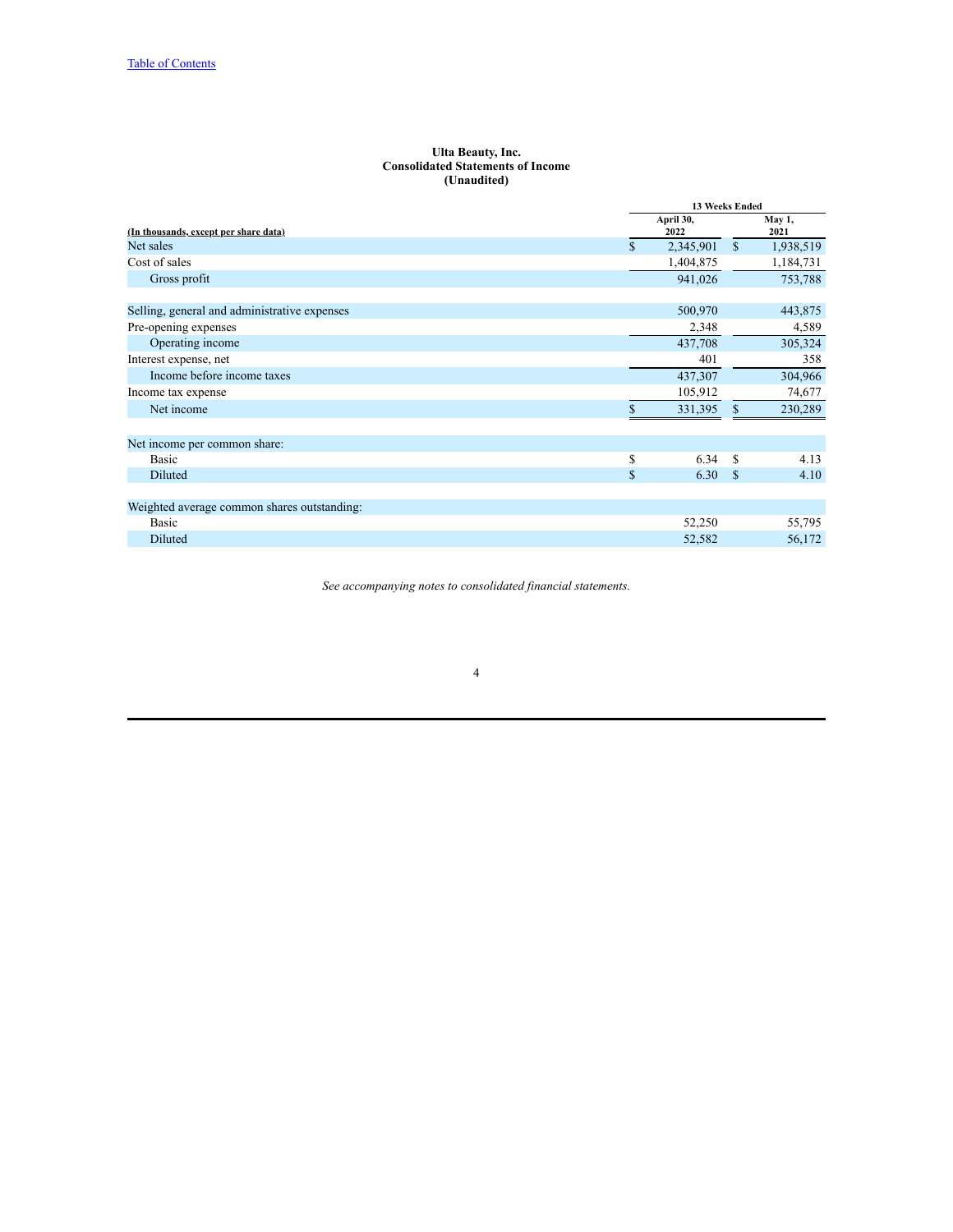#### **Ulta Beauty, Inc. Consolidated Statements of Cash Flows (Unaudited)**

<span id="page-4-0"></span>

|                                                                                   | <b>13 Weeks Ended</b> |                   |              |                |
|-----------------------------------------------------------------------------------|-----------------------|-------------------|--------------|----------------|
| (In thousands)                                                                    |                       | April 30,<br>2022 |              | May 1,<br>2021 |
| <b>Operating activities</b>                                                       |                       |                   |              |                |
| Net income                                                                        | \$                    | 331,395           | S            | 230,289        |
| Adjustments to reconcile net income to net cash provided by operating activities: |                       |                   |              |                |
| Depreciation and amortization                                                     |                       | 62,839            |              | 70,599         |
| Non-cash lease expense                                                            |                       | 72,192            |              | 68,881         |
| Deferred income taxes                                                             |                       | 1,009             |              | 1,124          |
| Stock-based compensation expense                                                  |                       | 10,356            |              | 8,978          |
| Loss on disposal of property and equipment                                        |                       | 1,002             |              | 1,089          |
| Change in operating assets and liabilities:                                       |                       |                   |              |                |
| Receivables                                                                       |                       | 40,928            |              | 38,767         |
| Merchandise inventories                                                           |                       | (71, 334)         |              | (185,350)      |
| Prepaid expenses and other current assets                                         |                       | (3,261)           |              | (991)          |
| Income taxes                                                                      |                       | 101,236           |              | 71,431         |
| Accounts payable                                                                  |                       | 42,586            |              | 76,580         |
| <b>Accrued liabilities</b>                                                        |                       | (57,214)          |              | 23,209         |
| Deferred revenue                                                                  |                       | (28, 885)         |              | (4,293)        |
| Operating lease liabilities                                                       |                       | (79, 936)         |              | (72, 175)      |
| Other assets and liabilities                                                      |                       | 3,390             |              | 1,929          |
| Net cash provided by operating activities                                         |                       | 426,303           |              | 330,067        |
| <b>Investing activities</b>                                                       |                       |                   |              |                |
| Capital expenditures                                                              |                       | (71,076)          |              | (34, 563)      |
| Other investments                                                                 |                       | (797)             |              |                |
| Net cash used in investing activities                                             |                       | (71, 873)         |              | (34, 563)      |
|                                                                                   |                       |                   |              |                |
| <b>Financing activities</b>                                                       |                       |                   |              |                |
| Repurchase of common shares                                                       |                       | (132, 834)        |              | (392, 309)     |
| Stock options exercised                                                           |                       | 6,502             |              | 5,032          |
| Purchase of treasury shares                                                       |                       | (5,172)           |              | (6,766)        |
| Net cash used in financing activities                                             |                       | (131, 504)        |              | (394, 043)     |
|                                                                                   |                       |                   |              |                |
| Effect of exchange rate changes on cash and cash equivalents                      |                       |                   |              | (56)           |
| Net increase (decrease) in cash and cash equivalents                              |                       | 222,926           |              | (98, 595)      |
| Cash and cash equivalents at beginning of period                                  |                       | 431,560           |              | 1,046,051      |
| Cash and cash equivalents at end of period                                        | \$                    | 654,486           | $\mathbb{S}$ | 947,456        |
| <b>Supplemental information</b>                                                   |                       |                   |              |                |
| Cash paid for interest                                                            | \$                    | 524               | \$           | 526            |
| Income taxes paid, net of refunds                                                 |                       | 3,357             |              | 1,725          |
| Non-cash capital expenditures                                                     |                       | 27,475            |              | 22,825         |

*See accompanying notes to consolidated financial statements.*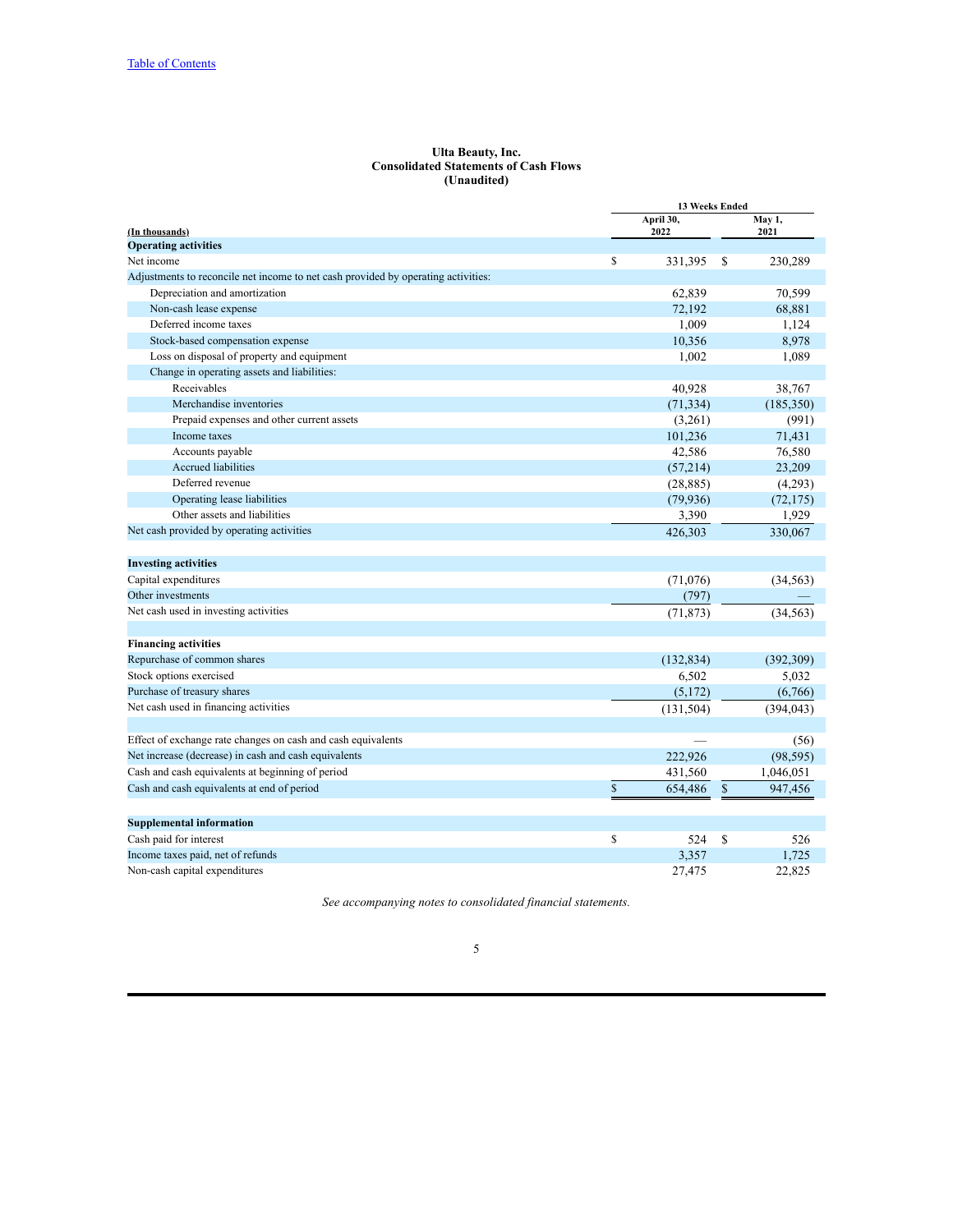#### **Ulta Beauty, Inc. Consolidated Statements of Stockholders' Equity (Unaudited)**

<span id="page-5-0"></span>

|                                          | <b>Common Stock</b> |   |        | <b>Common Stock</b> | Treasury - |           | <b>Additional</b> |     |                 |   | Accumulated<br>Other | Total         |
|------------------------------------------|---------------------|---|--------|---------------------|------------|-----------|-------------------|-----|-----------------|---|----------------------|---------------|
|                                          | Issued              |   |        | <b>Treasury</b>     |            |           | Paid-In           |     | <b>Retained</b> |   | Comprehensive        | Stockholders' |
| (In thousands)                           | <b>Shares</b>       |   | Amount | <b>Shares</b>       |            | Amount    | Capital           |     | Earnings        |   | Income (Loss)        | Equity        |
| Balance - January 30, 2021               | 56,952              |   | 569    | (692)               | <b>S</b>   | (37, 801) | 847,303           |     | 1,189,422       |   | 56                   | 1,999,549     |
| Net income                               |                     |   |        |                     |            |           |                   |     | 230,289         |   |                      | 230,289       |
| Stock-based compensation                 |                     |   |        |                     |            |           | 8,978             |     |                 |   |                      | 8,978         |
| Foreign currency translation adjustments |                     |   |        |                     |            |           |                   |     |                 |   | (56)                 | (56)          |
| Stock options exercised and other awards | 94                  |   |        |                     |            |           | 5,031             |     |                 |   |                      | 5,032         |
| Purchase of treasury shares              |                     |   |        | (21)                |            | (6,766)   |                   |     |                 |   |                      | (6,766)       |
| Repurchase of common shares              | (1,243)             |   | (12)   |                     |            |           |                   |     | (392, 297)      |   |                      | (392, 309)    |
| <b>Balance - May 1, 2021</b>             | 55,803              | S | 558    | (713)               |            | (44, 567) | 861,312           |     | 1,027,414       |   |                      | 1,844,717     |
|                                          |                     |   |        |                     |            |           |                   |     |                 |   |                      |               |
| Balance - January 29, 2022               | 53,049              | S | 530    | (738)               | -8         | (53, 478) | 934,945           | \$. | 653,376         | S |                      | 535,373       |
| Net income                               |                     |   |        |                     |            |           |                   |     | 331,395         |   |                      | 331,395       |
| Stock-based compensation                 |                     |   |        |                     |            |           | 10,356            |     |                 |   |                      | 10,356        |
| Stock options exercised and other awards | 73                  |   |        |                     |            |           | 6,501             |     |                 |   |                      | 6,502         |
| Purchase of treasury shares              |                     |   |        | (14)                |            | (5,172)   |                   |     |                 |   |                      | (5,172)       |
| Repurchase of common shares              | (332)               |   | (3)    |                     |            |           |                   |     | (132, 831)      |   |                      | (132, 834)    |
| <b>Balance – April 30, 2022</b>          | 52,790              |   | 528    | (752)               |            | (58, 650) | 951,802           |     | 851,940         |   |                      | ,745,620      |

*See accompanying notes to consolidated financial statements.*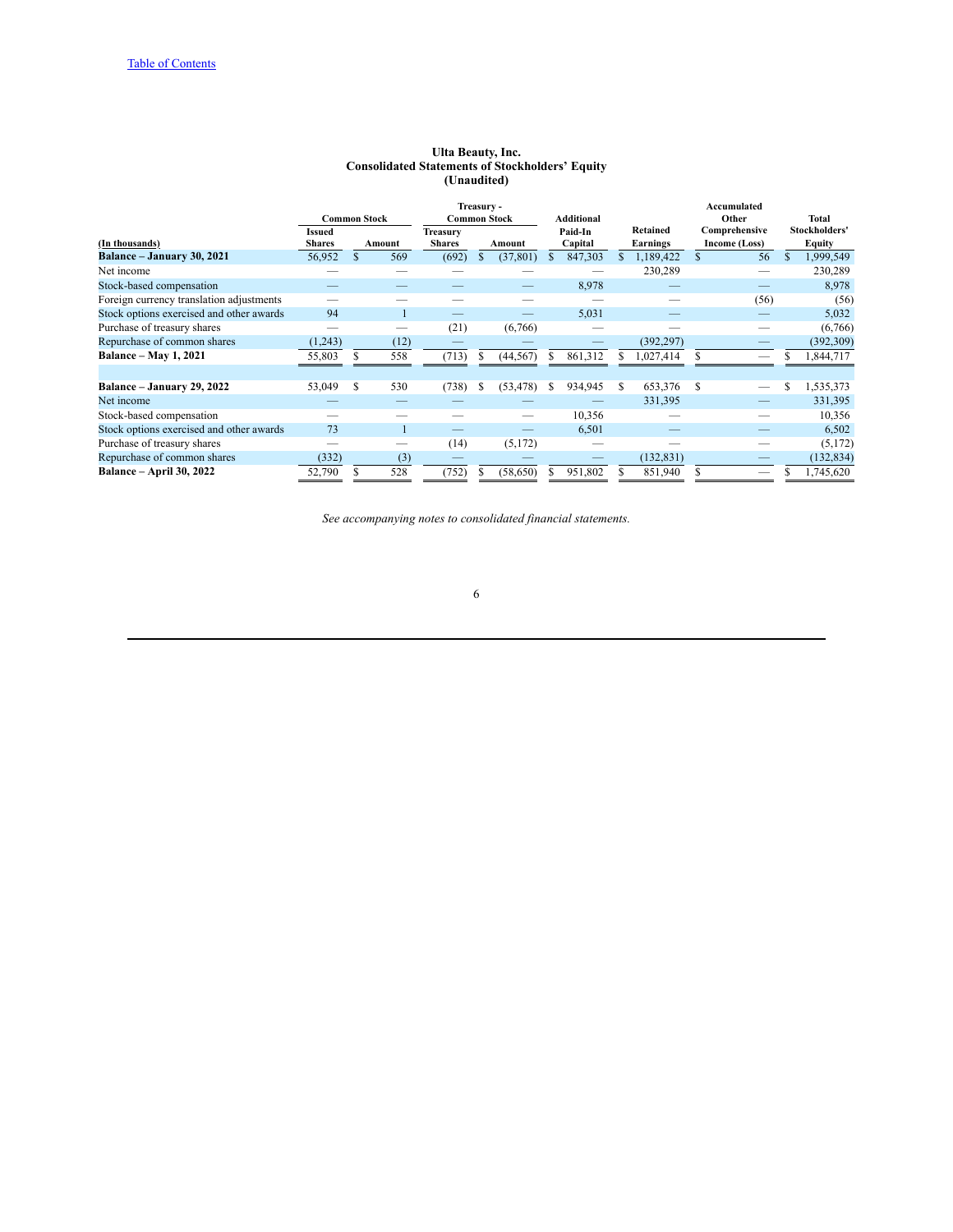## **Ulta Beauty, Inc. Notes to Consolidated Financial Statements (In thousands, except per share and store count data) (Unaudited)**

## <span id="page-6-0"></span>**1. Business and basis of presentation**

Ulta Beauty, Inc. was founded in 1990 to operate specialty retail stores selling cosmetics, fragrance, haircare and skincare products, and related accessories and services. The stores also feature full-service salons. As used in these notes and throughout this Quarterly Report on Form 10-Q, all references to "we," "us," "our," "Ulta Beauty," or the "Company" refer to Ulta Beauty, Inc. and its consolidated subsidiaries.

As of April 30, 2022, the Company operated 1,318 stores across 50 states, as shown in the table below.

|                      | Number of      |                | Number of      |
|----------------------|----------------|----------------|----------------|
| Location             | stores         | Location       | stores         |
| Alabama              | 24             | Montana        | 6              |
| Alaska               | 3              | Nebraska       | 5              |
| Arizona              | 30             | Nevada         | 16             |
| Arkansas             | 11             | New Hampshire  | 8              |
| California           | 165            | New Jersey     | 44             |
| Colorado             | 26             | New Mexico     | $\overline{7}$ |
| Connecticut          | 19             | New York       | 52             |
| Delaware             | 3              | North Carolina | 40             |
| Florida              | 90             | North Dakota   | 3              |
| Georgia              | 42             | Ohio           | 45             |
| Hawaii               | $\overline{4}$ | Oklahoma       | 21             |
| Idaho                | 9              | Oregon         | 16             |
| Illinois             | 55             | Pennsylvania   | 45             |
| Indiana              | 24             | Rhode Island   | 4              |
| Iowa                 | 11             | South Carolina | 22             |
| Kansas               | 13             | South Dakota   | 3              |
| Kentucky             | 15             | Tennessee      | 28             |
| Louisiana            | 18             | Texas          | 120            |
| Maine                | 3              | Utah           | 14             |
| Maryland             | 28             | Vermont        | 1              |
| <b>Massachusetts</b> | 23             | Virginia       | 32             |
| Michigan             | 49             | Washington     | 36             |
| Minnesota            | 19             | West Virginia  | $\overline{7}$ |
| Mississippi          | 11             | Wisconsin      | 20             |
| Missouri             | 25             | Wyoming        | 3              |
|                      |                | <b>Total</b>   | 1.318          |

The accompanying unaudited consolidated financial statements and related notes have been prepared in accordance with U.S. generally accepted accounting principles for interim financial information and with the instructions to Form 10-Q and the U.S. Securities and Exchange Commission's Article 10, Regulation S-X. These financial statements were prepared on a consolidated basis to include the accounts of the Company and its wholly owned subsidiaries. All significant intercompany accounts, transactions, and unrealized profit were eliminated in consolidation. In the opinion of management, the accompanying unaudited consolidated financial statements reflect all adjustments, which are of a normal recurring nature, necessary to fairly state the financial position and results of operations and cash flows for the interim periods presented.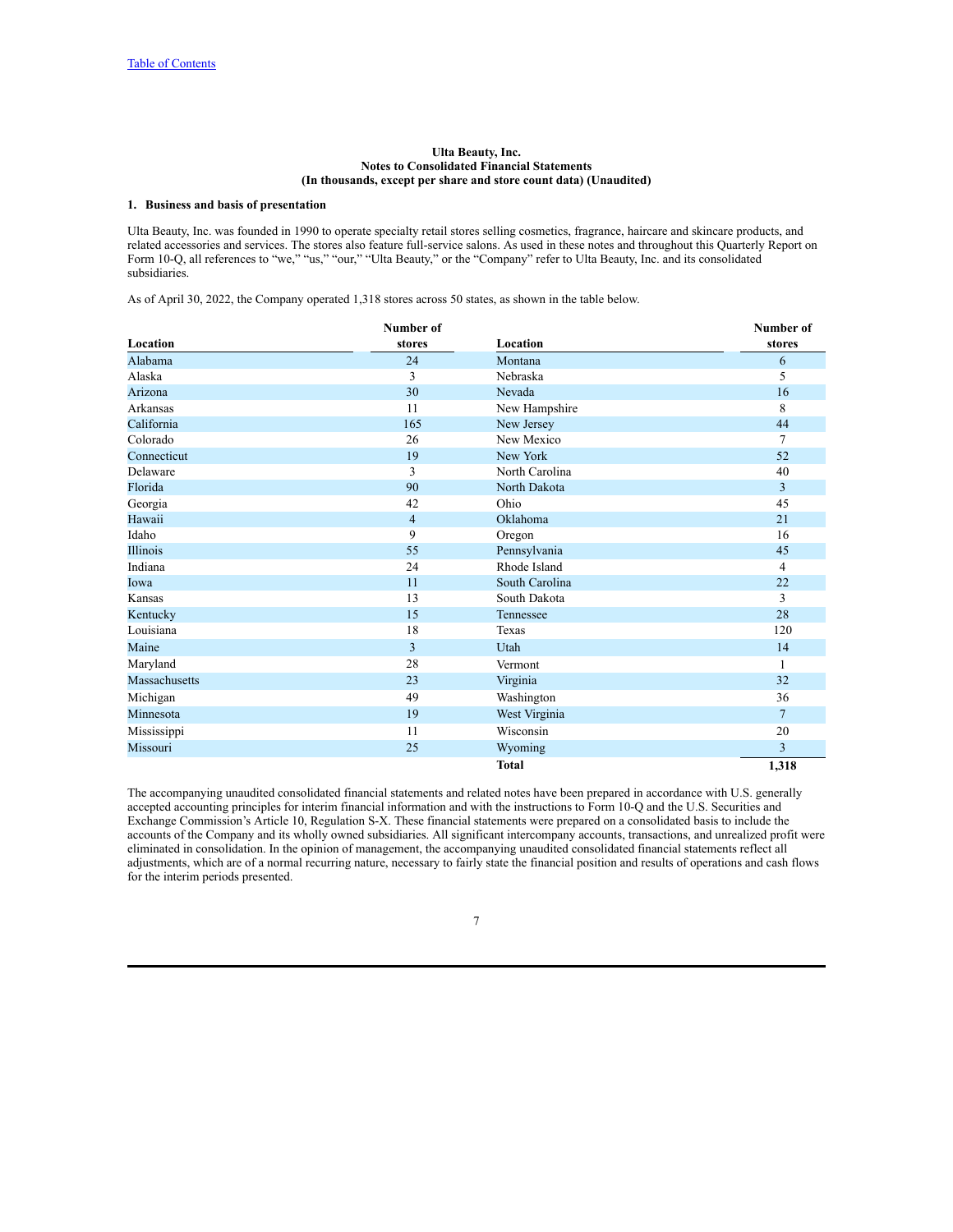The Company's business is subject to seasonal fluctuation, with significant portions of net sales and net income being realized during the fourth quarter of the fiscal year due to the holiday selling season. The results for the 13 weeks ended April 30, 2022 are not necessarily indicative of the results to be expected for the fiscal year ending January 28, 2023, or for any other future interim period or for any future year, in particular as a result of the uncertainty around the continuing effects of the COVID-19 pandemic, geo-political events, and inflationary cost pressures on future periods.

These unaudited interim consolidated financial statements and the related notes should be read in conjunction with the consolidated financial statements and notes included in the Company's Annual Report on Form 10-K for the year ended January 29, 2022. All amounts are stated in thousands, with the exception of per share amounts and number of stores.

### **2. Summary of significant accounting policies**

Information regarding significant accounting policies is contained in Note 2, "Summary of significant accounting policies," to the consolidated financial statements in the Annual Report on Form 10-K for the year ended January 29, 2022. Presented below and in the following notes is supplemental information that should be read in conjunction with "Notes to Consolidated Financial Statements" in the Annual Report.

### **Fiscal quarter**

The Company's quarterly periods are the 13 weeks ending on the Saturday closest to April 30, July 31, October 31, and January 31. The first quarter in fiscal 2022 and 2021 ended on April 30, 2022 and May 1, 2021, respectively.

### **Use of estimates**

The preparation of consolidated financial statements in conformity with U.S. generally accepted accounting principles requires management to make estimates and assumptions that affect the reported amounts of assets and liabilities at the date of the consolidated financial statements and the reported amounts of revenues and expenses during the accounting period. Actual results could differ from those estimates. The Company considers its accounting policies relating to inventory valuations, vendor allowances, impairment of longlived tangible and right-of-use assets, loyalty program and income taxes to be the most significant accounting policies that involve management estimates and judgments. Significant changes, if any, in those estimates and assumptions resulting from continuing changes in the economic environment, including those related to the impacts of the COVID-19 pandemic, geo-political events, and inflationary cost pressures, will be reflected in the consolidated financial statements in future periods.

## **3. Revenue**

Net sales include retail stores and e-commerce merchandise sales as well as salon services and other revenue. Other revenue includes the private label and co-branded credit card programs, royalties derived from the partnership with Target, and deferred revenue related to the loyalty program and gift card breakage.

#### *Disaggregated revenue*

The following table sets forth the approximate percentage of net sales by primary category:

|                                     | <b>13 Weeks Ended</b> |                |  |
|-------------------------------------|-----------------------|----------------|--|
| (Percentage of net sales)           | April 30,<br>2022     | May 1,<br>2021 |  |
| Cosmetics                           | 44%                   | 45%            |  |
| Haircare products and styling tools | 20%                   | 19%            |  |
| <b>Skincare</b>                     | 18%                   | 19%            |  |
| Fragrance and bath                  | 12%                   | 11%            |  |
| <b>Services</b>                     | 3%                    | 3%             |  |
| Accessories and other               | 3%                    | 3%             |  |
|                                     | 100%                  | 100%           |  |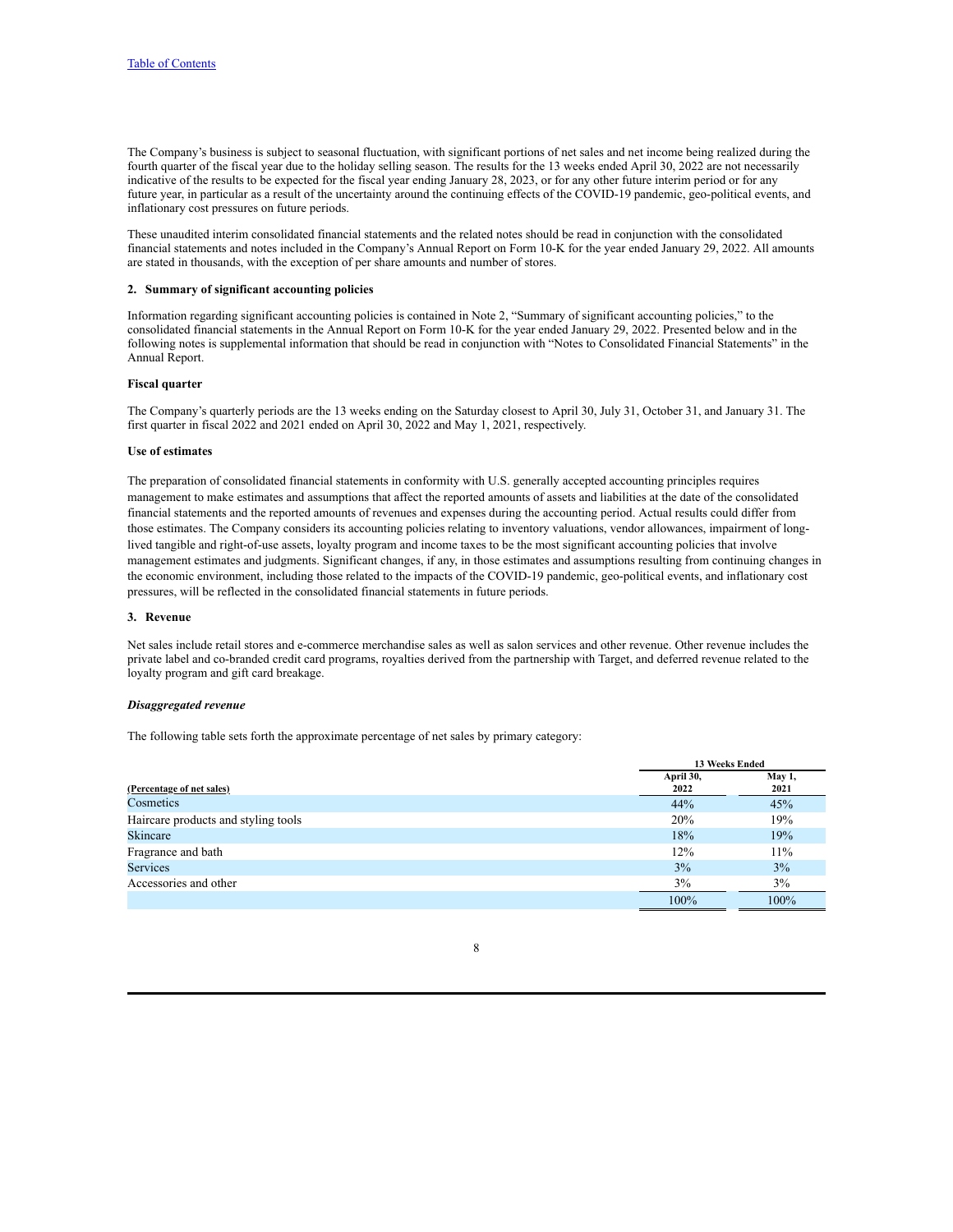### *Deferred revenue*

Deferred revenue primarily represents contract liabilities for the Company's obligation to transfer additional goods or services to a guest for which the Company has received consideration, such as unredeemed Ultamate Rewards loyalty points and unredeemed Ulta Beauty gift cards. In addition, breakage on gift cards is recognized proportionately as redemption occurs.

The following table provides a summary of the changes included in deferred revenue during the 13 weeks ended April 30, 2022 and May 1, 2021:

|                                        | April 30, | May 1,     |
|----------------------------------------|-----------|------------|
| (In thousands)                         | 2022      | 2021       |
| Beginning balance                      | 345.206   | 269,032    |
| Additions to contract liabilities (1)  | 114.005   | 97.681     |
| Deductions to contract liabilities (2) | (146.852) | (113, 541) |
| Ending balance                         | 312.359   | 253.172    |

(1) Loyalty points and gift cards issued in the current period but not redeemed or expired.

(2) Revenue recognized in the current period related to the beginning liability.

Other amounts included in deferred revenue were \$12,335 and \$16,918 at April 30, 2022 and May 1, 2021, respectively.

# **4. Goodwill and other intangible assets**

Goodwill, which represents the excess of cost over the fair value of net assets acquired, was \$10,870 at April 30, 2022, January 29, 2022, and May 1, 2021. No additional goodwill was recognized during the 13 weeks ended April 30, 2022. The recoverability of goodwill is reviewed annually during the fourth quarter or more frequently if an event occurs or circumstances change that would indicate that impairment may exist.

Other definite-lived intangible assets are amortized over their useful lives. The recoverability of intangible assets is reviewed whenever events or changes in circumstances indicate the carrying amount of such assets may not be recoverable.

### **5. Leases**

The Company leases retail stores, distribution centers, fast fulfillment centers, corporate offices, and certain equipment under noncancelable operating leases with various expiration dates through 2033. All leases are classified as operating leases and generally have initial lease terms of 10 years and when determined applicable, include renewal options under substantially the same terms and conditions as the original leases. Leases do not contain any material residual value guarantees or material restrictive covenants.

#### *Lease cost*

The majority of operating lease cost relates to retail stores, distribution centers, and fast fulfillment centers and is classified within cost of sales. Operating lease cost for corporate offices is classified within selling, general and administrative expenses. Operating lease cost from the control date through store opening date is classified within pre-opening expenses.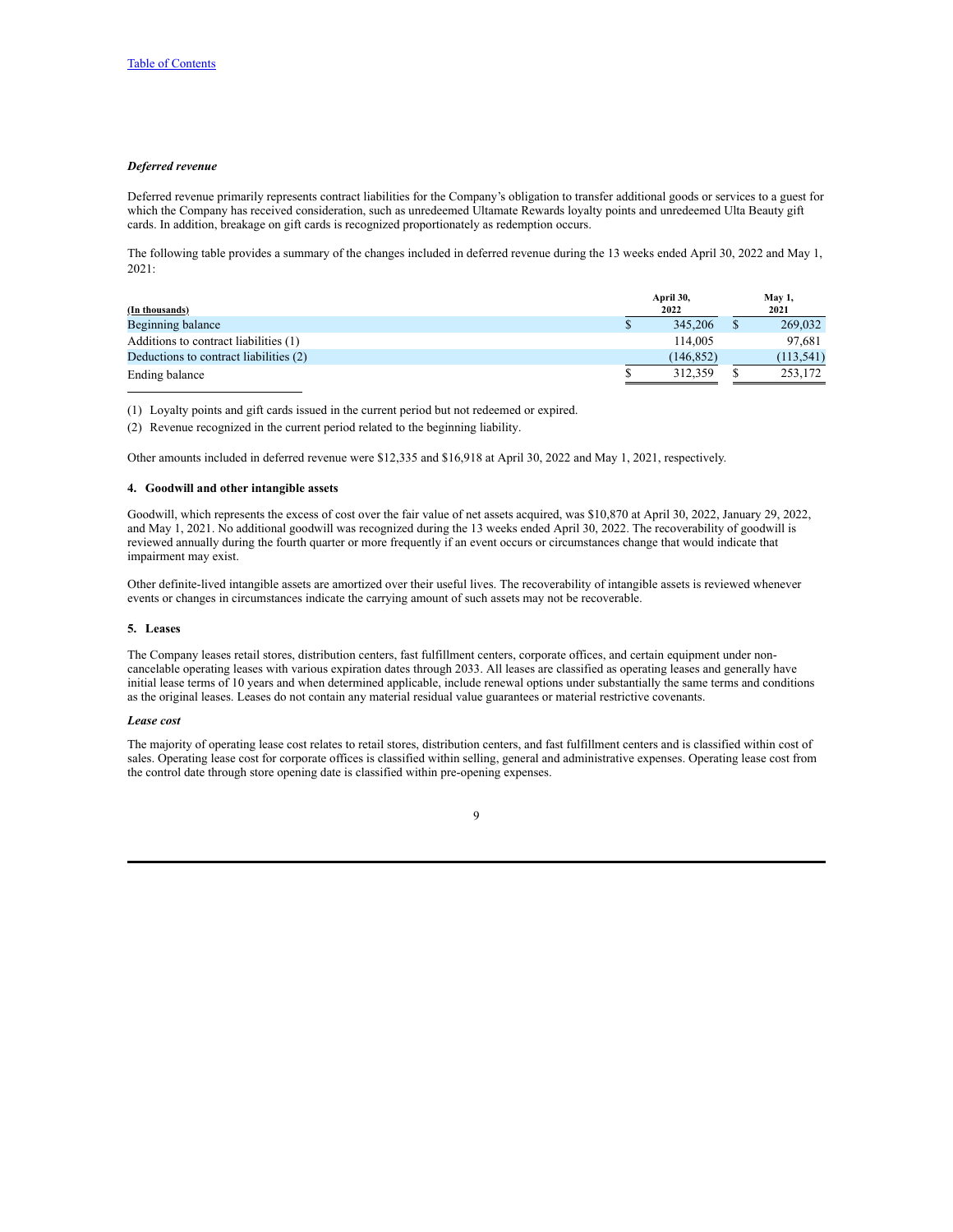The following table presents a summary of operating lease costs:

|                      |                   | <b>13 Weeks Ended</b> |                |  |  |
|----------------------|-------------------|-----------------------|----------------|--|--|
| (In thousands)       | April 30,<br>2022 |                       | May 1,<br>2021 |  |  |
| Operating lease cost | 80,901            | w                     | 78,736         |  |  |

#### *Other information*

The following table presents supplemental disclosures of cash flow information related to operating leases:

|                                                                                        |                   | <b>13 Weeks Ended</b> |                |
|----------------------------------------------------------------------------------------|-------------------|-----------------------|----------------|
| (In thousands)                                                                         | April 30,<br>2022 |                       | May 1,<br>2021 |
| Cash paid for operating lease liabilities (1)                                          | 94.745            |                       | 90.227         |
| Operating lease assets obtained in exchange for operating lease liabilities (non-cash) | 77.976            |                       | 51.883         |

(1) Excludes \$6,701 and \$7,986 related to cash received for tenant incentives for the 13 weeks ended April 30, 2022 and May 1, 2021, respectively.

#### **6. Commitments and contingencies**

The Company is involved in various legal proceedings that are incidental to the conduct of the business including both class action and single plaintiff litigation. In the opinion of management, the amount of any liability with respect to these proceedings, either individually or in the aggregate, will not have a material adverse effect on the Company's consolidated financial position, results of operations or cash flows.

### **7. Debt**

On March 11, 2020, the Company entered into Amendment No. 1 to the Second Amended and Restated Loan Agreement (as so amended, the Loan Agreement) with Wells Fargo Bank, National Association, as Administrative Agent, Collateral Agent and a Lender thereunder; Wells Fargo Bank, National Association and JPMorgan Chase Bank, N.A., as Lead Arrangers and Bookrunners; JPMorgan Chase Bank, N.A., as Syndication Agent and a Lender; PNC Bank, National Association, as Documentation Agent and a Lender; and the other lenders party thereto. The Loan Agreement matures on March 11, 2025, provides maximum revolving loans equal to the lesser of \$1,000,000 or a percentage of eligible owned inventory and eligible owned receivables (which borrowing base may, at the election of the Company and satisfaction of certain conditions, include a percentage of qualified cash), contains a \$50,000 subfacility for letters of credit and allows the Company to increase the revolving facility by an additional \$100,000, subject to the consent by each lender and other conditions. The Loan Agreement contains a requirement to maintain a fixed charge coverage ratio of not less than 1.0 to 1.0 during such periods when availability under the Loan Agreement falls below a specified threshold. Substantially all of the Company's assets are pledged as collateral for outstanding borrowings under the Loan Agreement. Outstanding borrowings bear interest, at the Company's election, at either a base rate plus a margin of 0% to 0.125% or the London Interbank Offered Rate plus a margin of 1.125% to 1.250%, with such margins based on the Company's borrowing availability, and the unused line fee is 0.20% per annum.

As of April 30, 2022, January 29, 2022, and May 1, 2021, there were no borrowings outstanding under the credit facility.

As of April 30, 2022, the Company was in compliance with all terms and covenants of the Loan Agreement.

#### **8. Fair value measurements**

The carrying value of cash and cash equivalents, accounts receivable, and accounts payable approximates their estimated fair values due to the short maturities of these instruments.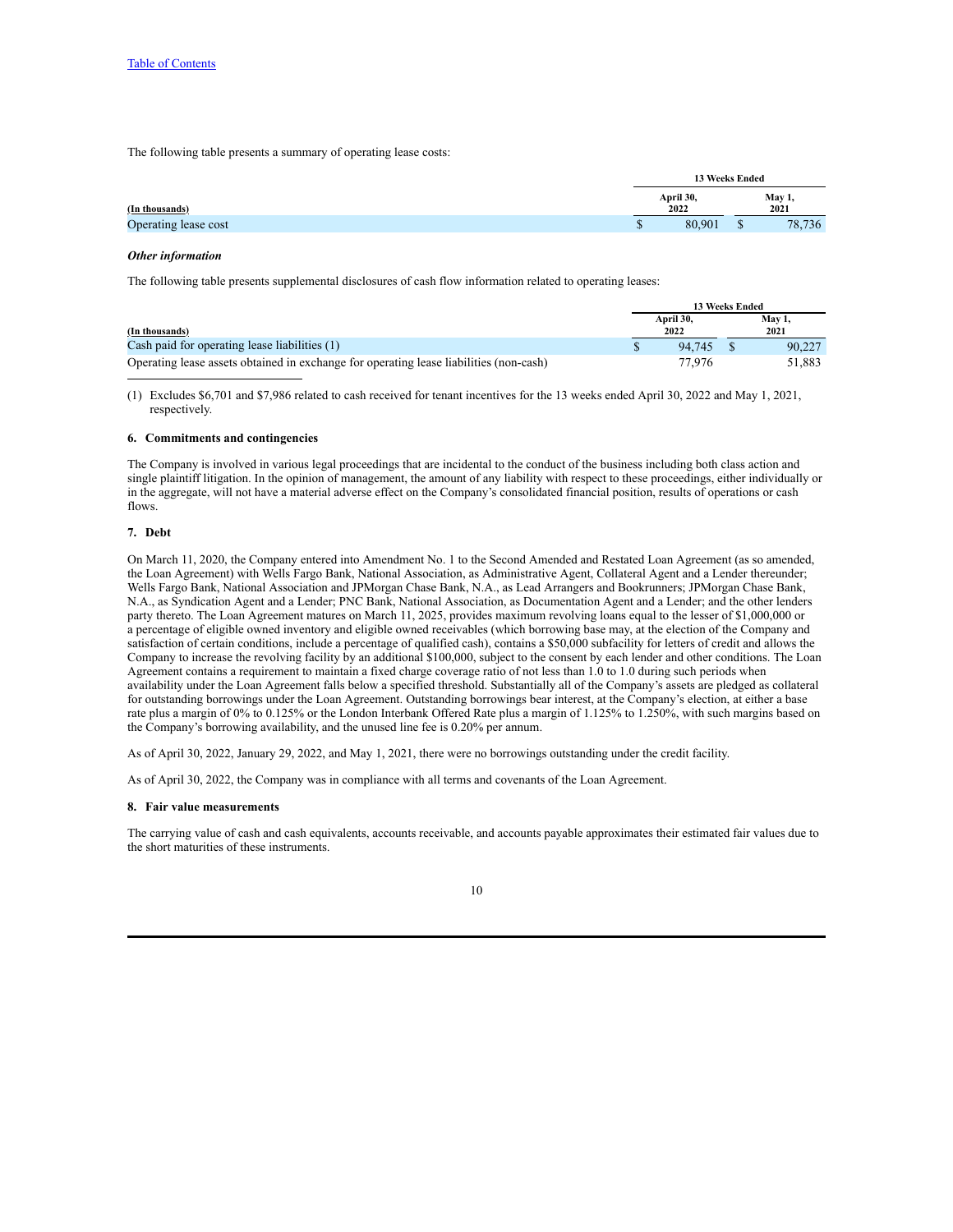Fair value is measured using inputs from the three levels of the fair value hierarchy, which are described as follows:

- Level 1 observable inputs such as quoted prices for identical instruments in active markets.
- Level  $2$  inputs other than quoted prices in active markets that are observable either directly or indirectly through corroboration with observable market data.
- Level 3 unobservable inputs in which there is little or no market data, which would require the Company to develop its own assumptions.

As of April 30, 2022, January 29, 2022 and May 1, 2021, there were liabilities related to the non-qualified deferred compensation plan included in other long-term liabilities on the consolidated balance sheets of \$40,792, \$40,839, and \$35,449, respectively. The liabilities are categorized as Level 2 as they are based on third-party reported values, which are based primarily on quoted market prices of underlying assets of the funds within the plan.

### **9. Stock-based compensation**

Stock-based compensation expense is measured on the grant date based on the fair value of the award. Stock-based compensation expense is recognized on a straight-line basis over the requisite service period for awards expected to vest. The estimated grant date fair value of stock options was determined using a Black-Scholes valuation model using the following weighted-average assumptions:

|                                  | <b>13 Weeks Ended</b> |                |
|----------------------------------|-----------------------|----------------|
|                                  | April 30,<br>2022     | May 1,<br>2021 |
| Volatility rate                  | $49.0\%$              | 46.9%          |
| Average risk-free interest rate  | 2.4%                  | $0.4\%$        |
| Average expected life (in years) | 3.4                   | 3.9            |
| Dividend vield                   | None                  | None           |

The expected volatility is based on the historical volatility of the Company's common stock. The risk-free interest rate is based on the United States Treasury yield curve in effect on the date of grant for the respective expected life of the option. The expected life represents the time the options granted are expected to be outstanding. The expected life of options granted is derived from historical data on Ulta Beauty stock option exercises. Forfeitures of stock options are estimated at the grant date based on historical rates of stock option activity and reduce the stock-based compensation expense recognized. The Company does not currently pay a regular dividend.

The Company granted 48 and 61 stock options during the 13 weeks ended April 30, 2022 and May 1, 2021, respectively. Stock-based compensation expense for stock options was \$2,342 and \$2,897 for the 13 weeks ended April 30, 2022 and May 1, 2021, respectively. The weighted-average grant date fair value of these stock options was \$149.14 and \$109.72 for the 13 weeks ended April 30, 2022 and May 1, 2021, respectively. At April 30, 2022, there was approximately \$16,062 of unrecognized stock-based compensation expense related to unvested stock options.

There were 50 and 52 restricted stock units issued during the 13 weeks ended April 30, 2022 and May 1, 2021, respectively. Stock-based compensation expense for restricted stock units was \$4,452 and \$4,835 for the 13 weeks ended April 30, 2022 and May 1, 2021, respectively. At April 30, 2022, there was approximately \$35,627 of unrecognized stock-based compensation expense related to restricted stock units.

There were 37 and 46 performance-based restricted stock units issued during the 13 weeks ended April 30, 2022 and May 1, 2021. Stockbased compensation expense for performance-based restricted stock units was \$3,562 and \$1,246 for the 13 weeks ended April 30, 2022 and May 1, 2021, respectively. At April 30, 2022, there was approximately \$25,921 of unrecognized stock-based compensation expense related to performance-based restricted stock units.

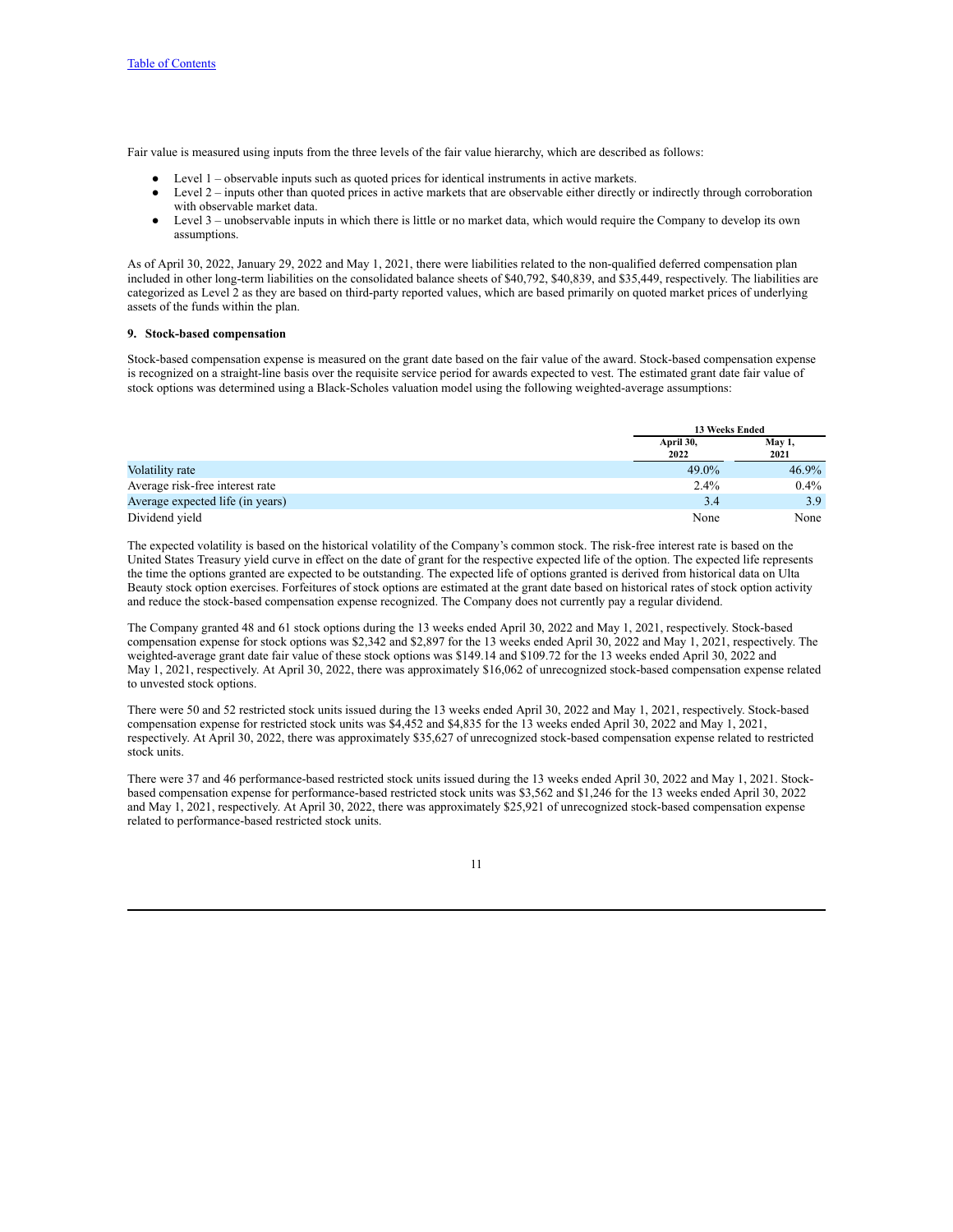# **10.Income taxes**

Income tax expense reflects the federal statutory tax rate and the weighted average state statutory tax rate for the states in which the Company operates stores. Income tax expense of \$105,912 for the 13 weeks ended April 30, 2022 represents an effective tax rate of 24.2%, compared to \$74,677 of income tax expense representing an effective tax rate of 24.5% for the 13 weeks ended May 1, 2021.

# **11. Net income per common share**

The following is a reconciliation of net income and the number of shares of common stock used in the computation of net income per basic and diluted common share:

|                                                       |    | <b>13 Weeks Ended</b> |               |  |  |
|-------------------------------------------------------|----|-----------------------|---------------|--|--|
|                                                       |    | April 30,             | May 1,        |  |  |
| (In thousands, except per share data)                 |    | 2022                  | 2021          |  |  |
| Numerator:                                            |    |                       |               |  |  |
| Net income                                            | \$ | 331,395               | \$<br>230,289 |  |  |
|                                                       |    |                       |               |  |  |
| Denominator:                                          |    |                       |               |  |  |
| Weighted-average common shares - Basic                |    | 52,250                | 55,795        |  |  |
| Dilutive effect of stock options and non-vested stock |    | 332                   | 377           |  |  |
| Weighted-average common shares - Diluted              |    | 52,582                | 56,172        |  |  |
|                                                       |    |                       |               |  |  |
| Net income per common share:                          |    |                       |               |  |  |
| Basic                                                 | S  | \$.<br>6.34           | 4.13          |  |  |
| Diluted                                               | \$ | 6.30                  | 4.10          |  |  |

The denominator for diluted net income per common share for the 13 weeks ended April 30, 2022 and May 1, 2021 excludes 143 and 262 employee stock options and restricted stock units, respectively, due to their anti-dilutive effects. Outstanding performance-based restricted stock units are included in the computation of dilutive shares only to the extent that the underlying performance conditions are satisfied prior to the end of the reporting period or would be considered satisfied if the end of the reporting period were the end of the related contingency period and the results would be dilutive under the treasury stock method.

# **12. Share repurchase program**

In March 2020, the Board of Directors authorized a share repurchase program (the 2020 Share Repurchase Program) pursuant to which the Company could repurchase up to \$1,600,000 of the Company's common stock. The 2020 Share Repurchase Program authorization revoked the previously authorized but unused amount of \$177,805 from the earlier share repurchase program. The 2020 Share Repurchase Program did not have an expiration date but provided for suspension or discontinuation at any time.

In March 2022, the Board of Directors authorized a new share repurchase program (the 2022 Share Repurchase Program) pursuant to which the Company may repurchase up to \$2,000,000 of the Company's common stock. The 2022 Share Repurchase Program revokes the previously authorized but unused amounts from the 2020 Share Repurchase Program. The 2022 Share Repurchase Program does not have an expiration date and may be suspended or discontinued at any time.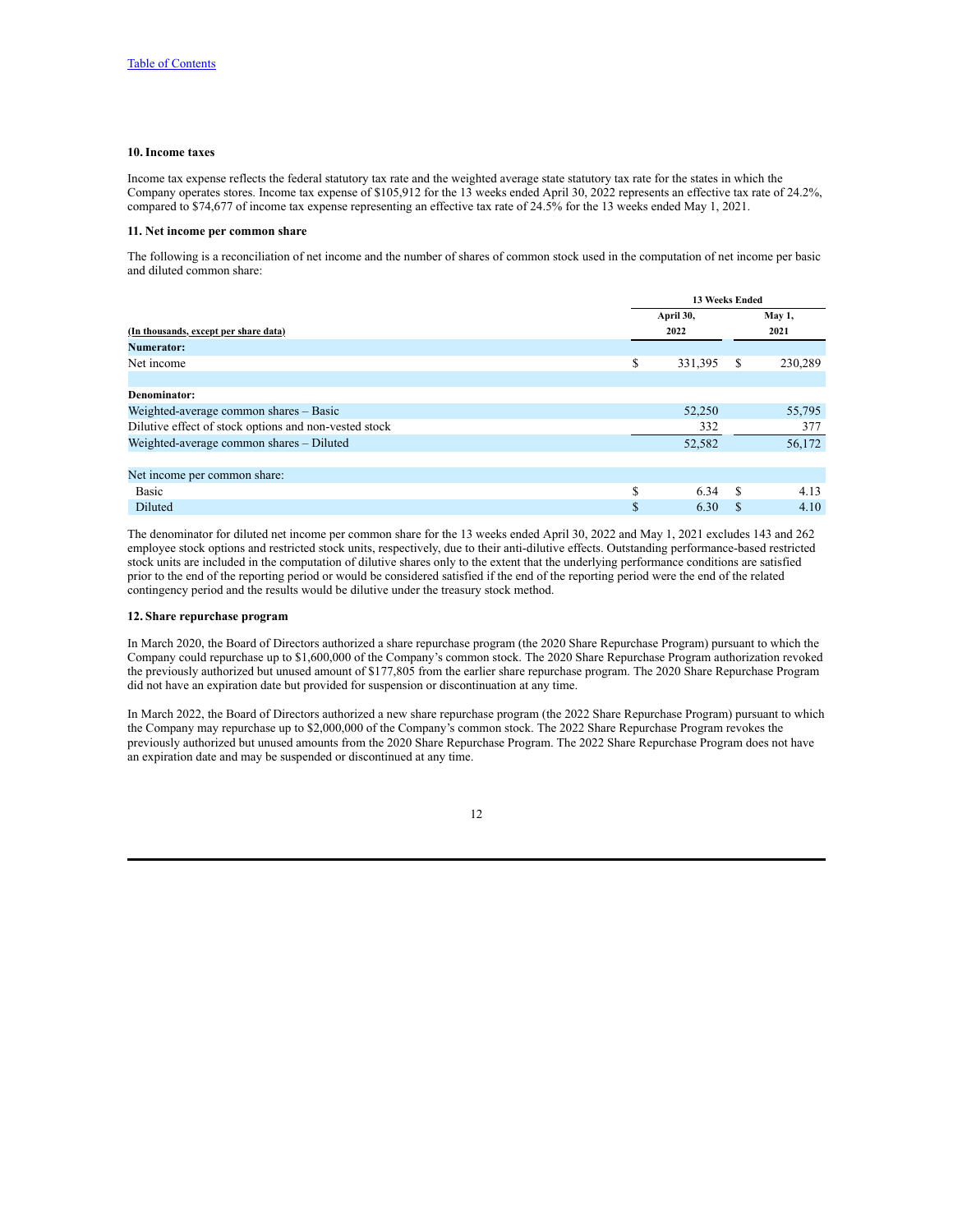A summary of common stock repurchase activity is presented in the following table:

|                                  | <b>13 Weeks Ended</b>     |  |         |
|----------------------------------|---------------------------|--|---------|
| (In thousands)                   | April 30,<br>2022<br>2021 |  | May 1,  |
| Shares repurchased               | 332                       |  | .243    |
| Total cost of shares repurchased | 132.834                   |  | 392,309 |

## <span id="page-12-0"></span>**Item 2. Management's Discussion and Analysis of Financial Condition and Results of Operations**

The following discussion and analysis of our financial condition and results of operations should be read in conjunction with our financial statements and related notes included elsewhere in this quarterly report. This discussion contains forward-looking statements within the meaning of Section 21E of the Securities Exchange Act of 1934, as amended, and the safe harbor provisions of the Private Securities Litigation Reform Act of 1995, which reflect our current views with respect to, among other things, future events and financial performance. You can identify these forward-looking statements by the use of forward-looking words such as "outlook," "believes," "expects," "plans," "estimates," "targets," "strategies," or other comparable words. Any forward-looking statements contained in this Form 10-Q are based upon our historical performance and on current plans, estimates, and expectations. The inclusion of this forwardlooking information should not be regarded as a representation by us or any other person that the future plans, estimates, targets, strategies, or expectations contemplated by us will be achieved. Such forward-looking statements are subject to various risks and uncertainties, which include, without limitation:

- changes in the overall level of consumer spending and volatility in the economy, including as a result of the COVID-19 pandemic and geo-political events;
- the impact of current inflationary cost pressures on payroll, benefits, supply chain, and other operating costs;
- our ability to sustain our growth plans and successfully implement our long-range strategic and financial plan;
- the ability to execute our operational excellence priorities, including continuous improvement, Project SOAR (our replacement enterprise resource planning platform), and supply chain optimization;
- epidemics, pandemics or natural disasters that have and could continue to negatively impact sales;
- our ability to gauge beauty trends and react to changing consumer preferences in a timely manner;
- the possibility that we may be unable to compete effectively in our highly competitive markets;
- the possibility that cybersecurity or information security breaches and other disruptions could compromise our information or result in the unauthorized disclosure of confidential information;
- the possibility of material disruptions to our information systems;
- the failure to maintain satisfactory compliance with applicable privacy and data protection laws and regulations;
- the possibility that the capacity of our distribution and order fulfillment infrastructure and the performance of our distribution centers and fast fulfillment centers may not be adequate to support our expected future growth plans;
- changes in the wholesale cost of our products;
- a decline in operating results that has and may continue to lead to asset impairment and store closure charges;
- the possibility that new store openings and existing locations may be impacted by developer or co-tenant issues;
- our ability to attract and retain key executive personnel;
- the impact of climate change on our business operations and/or supply chain;
- our ability to successfully execute our common stock repurchase program or implement future common stock repurchase programs; and
- other risk factors detailed in our public filings with the Securities and Exchange Commission (the SEC), including risk factors contained in Item 1A, "Risk Factors" of our Annual Report on Form 10-K for the year ended January 29, 2022, as such may be amended or supplemented in our subsequently filed Quarterly Reports on Form 10-Q (including this report).

Except to the extent required by the federal securities laws, we undertake no obligation to publicly update or revise any forward-looking statements, whether as a result of new information, future events, or otherwise.

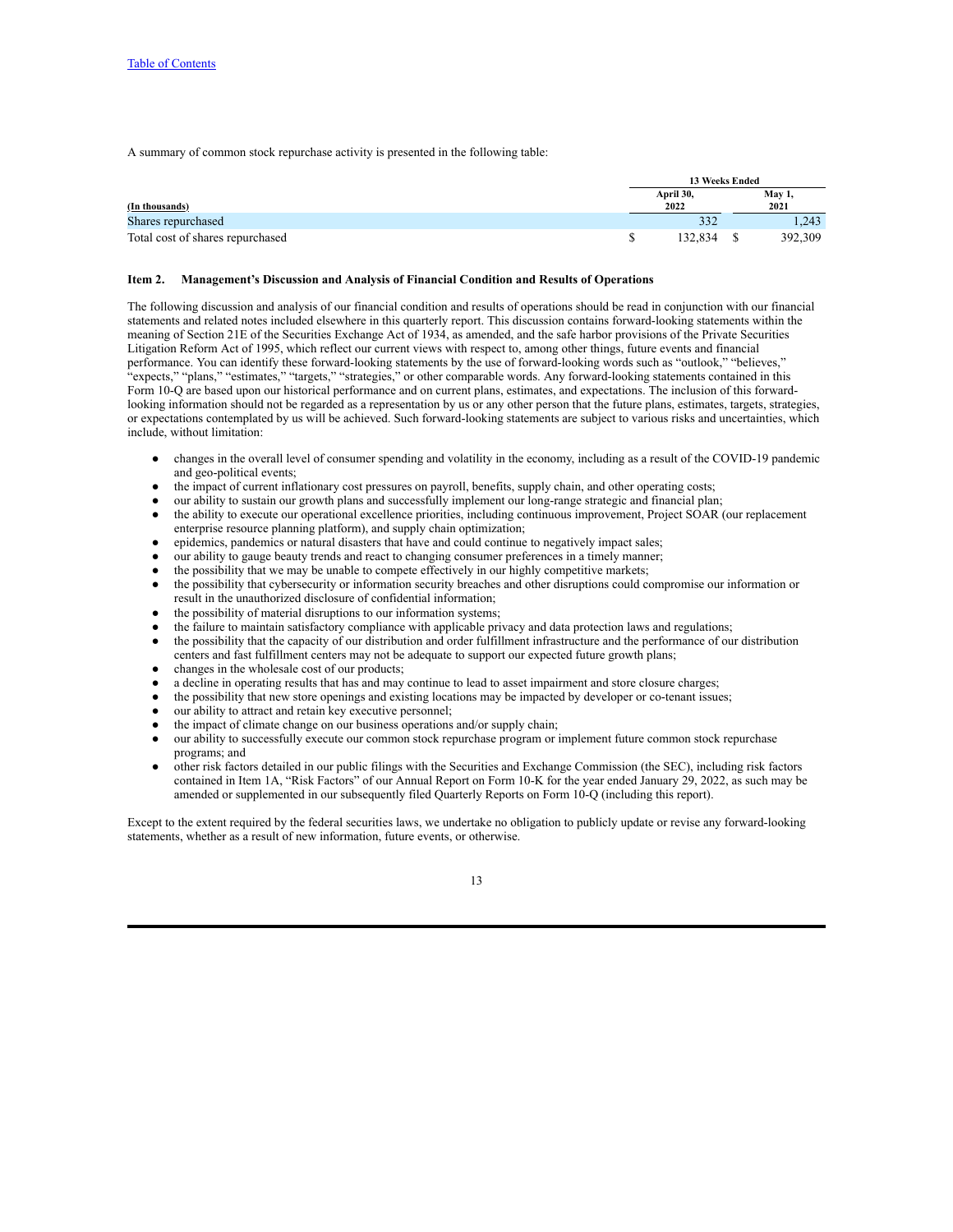References in the following discussion to "we," "us," "our," "Ulta Beauty," the "Company," and similar references mean Ulta Beauty, Inc. and its consolidated subsidiaries, unless otherwise expressly stated or the context otherwise requires.

#### **Overview**

We were founded in 1990 as a beauty retailer at a time when prestige, mass, and salon products were sold through distinct channels – department stores for prestige products; drug stores and mass merchandisers for mass products; and salons and authorized retail outlets for professional hair care products. We developed a unique specialty retail concept that offers a broad range of brands and price points, select beauty services, and a convenient and welcoming shopping environment. We define our target consumer as a beauty enthusiast, a consumer who is passionate about the beauty category, uses beauty for self-expression, experimentation and self-investment, and has high expectations for the shopping experience. We believe our strategy provides us with the competitive advantages that have contributed to our financial performance.

Today, we are the largest beauty retailer in the United States and the premier beauty destination for cosmetics, fragrance, skin care products, hair care products, and salon services. Key aspects of our business include: a differentiated assortment of more than 25,000 beauty products across a variety of categories and price points as well as a variety of beauty services, including salon services, in more than 1,300 stores predominantly located in convenient, high-traffic locations; engaging digital experiences delivered through our website, Ulta.com, and our mobile applications; our best-in-class loyalty program that enables members to earn points for every dollar spent on products and beauty services and provides us with deep, proprietary customer insights; and our ability to cultivate human connection with warm and welcoming guest experiences across all of our channels.

The continued growth of our business and any future increases in net sales, net income, and cash flows is dependent on our ability to execute our strategic priorities: 1) drive breakthrough and disruptive growth through an expanded definition of All Things Beauty, 2) evolve the omnichannel experience through connected physical and digital ecosystems, All In Your World, 3) expand and deepen our presence across the beauty journey, solidifying Ulta Beauty at the Heart of the Beauty Community, 4) drive operational excellence and optimization, 5) protect and cultivate our world-class culture and talent and 6) expand our environmental and social impact. We believe that the attractive and growing U.S. beauty products and salon services industry, the expanding definition of beauty and the role that omnichannel capabilities play in consumers' lives, coupled with Ulta Beauty's competitive strengths, position us to capture additional market share in the industry.

Comparable sales is a key metric that is monitored closely within the retail industry. Our comparable sales have fluctuated in the past, and we expect them to continue to fluctuate in the future. A variety of factors affect our comparable sales, including general U.S. economic conditions, changes in merchandise strategy or mix, and timing and effectiveness of our marketing activities, among others.

Over the long term, our growth strategy is to increase total net sales through growing our comparable sales, expanding omnichannel capabilities, and opening new stores. Long-term operating profit is expected to increase as a result of our efforts to optimize our real estate portfolio, expand merchandise margin and leverage our fixed store costs with comparable sales increases and operating efficiencies, partially offset by incremental investments in people, systems, and supply chain required to support a 1,500 to 1,700 store chain in the U.S. with successful e-commerce and competitive omnichannel capabilities.

### **Current Trends**

### *Impact of COVID-19*

We closely monitor the continuing impact of COVID-19 on all facets of our business. During the first quarter of fiscal 2022, we experienced an increase in sales driven primarily by the favorable impact from the easing of COVID-19 restrictions. While operations during the first quarter of fiscal 2022 did not appear to be as negatively impacted, the continuing COVID-19 pandemic could have additional negative impacts in the future. The extent of the impact of the pandemic on our business and financial results will depend on future developments, including, but not limited to, the potential temporary reclosing of certain stores, the potential temporary restrictions on certain store operating hours

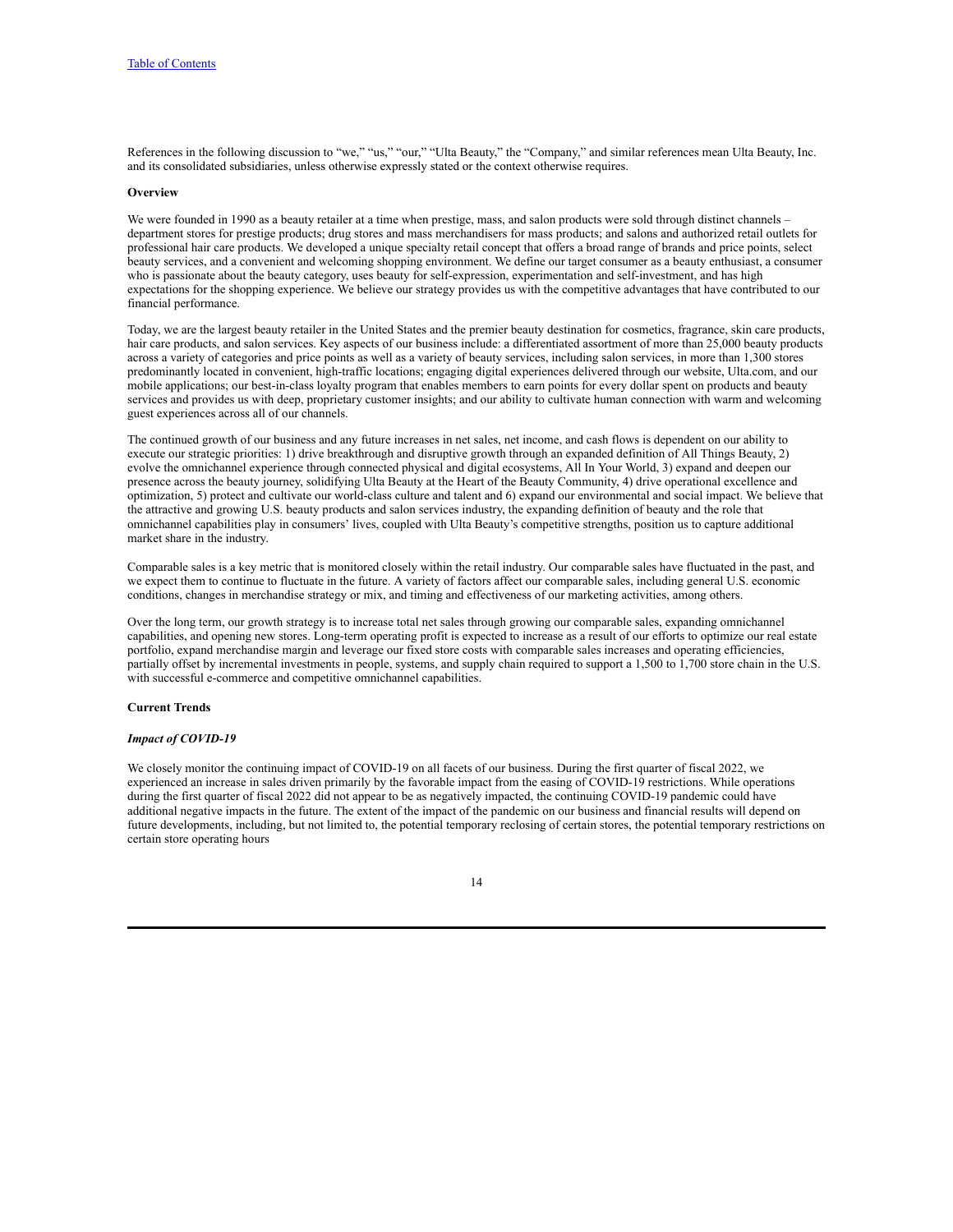and/or in-store capacity, the duration of potential travel restrictions within the U.S. and other affected countries, supply chain disruptions, increased freight costs and higher wholesale costs, the continued duration of the pandemic and any variants of the virus, the duration, timing and severity of the impact on consumer spending, the timing and effectiveness of vaccine distribution, vaccination rates, and how quickly and to what extent normal economic and operating conditions can resume.

### *Industry trends*

Our research indicates that Ulta Beauty has captured meaningful market share across all categories over the last several years. However, the COVID-19 pandemic and its various impacts have changed consumer behavior and consumption of beauty products due to the closures of offices, retail stores and other businesses and the significant decline in travel, entertainment and social gatherings. The overall beauty market declined in 2020 but stabilized in 2021, as consumers began to recover from the impacts of COVID-19. We remain confident that our differentiated and diverse business model, our commitment to strategic investments, and our highly engaged associates will continue to drive market share gains over the long term.

# *Impact of inflation and changing prices*

Although we do not believe that inflation has had a material impact on our financial position or results of operations to date, continued pressure from inflation could have an adverse impact on consumer spending and sales. Furthermore, inflation pressure could negatively impact our ability to maintain current levels of gross margin and selling, general and administrative expenses as a percentage of net sales if the selling prices of our products do not increase with higher costs. In addition, inflation could materially increase the interest rates on any future debt.

### **Basis of presentation**

The Company has one reportable segment, which includes retail stores, salon services, and e-commerce.

We recognize merchandise revenue at the point of sale in our retail stores. E-commerce sales are recognized upon shipment or guest pickup of the merchandise based on meeting the transfer of control criteria. Retail store and e-commerce sales are recorded net of estimated returns. Shipping and handling are treated as costs to fulfill the contract and not a separate performance obligation. Accordingly, we recognize revenue for our single performance obligation related to online sales at the time control of the merchandise passes to the customer, which is at the time of shipment or guest pickup. We provide refunds for merchandise returns within 60 days from the original purchase date. State sales taxes are presented on a net basis as we consider our self a pass-through conduit for collecting and remitting state sales tax. Salon service revenue is recognized at the time the service is provided to the guest. Gift card sales revenue is deferred until the guest redeems the gift card. Company coupons and other incentives are recorded as a reduction of net sales. Other revenue includes the private label and co-branded credit card programs, royalties derived from the partnership with Target, and deferred revenue related to the loyalty program and gift card breakage.

Comparable sales reflect sales for stores beginning on the first day of the 14<sup>th</sup> month of operation. Therefore, a store is included in our comparable store base on the first day of the period after one year of operations plus the initial one-month grand opening period. Noncomparable store sales include sales from new stores that have not yet completed their 13<sup>th</sup> month of operation and stores that were closed for part or all of the period in either year. Remodeled stores are included in comparable sales unless the store was closed for a portion of the current or prior period. Comparable sales include retail sales, salon services, and e-commerce. There may be variations in the way in which some of our competitors and other retailers calculate comparable or same store sales.

Measuring comparable sales allows us to evaluate the performance of our store base as well as several other aspects of our overall strategy. Several factors could positively or negatively impact our comparable sales results:

- the general national, regional, and local economic conditions and corresponding impact on customer spending levels;
- the introduction of new products or brands;
- the location of new stores in existing store markets;

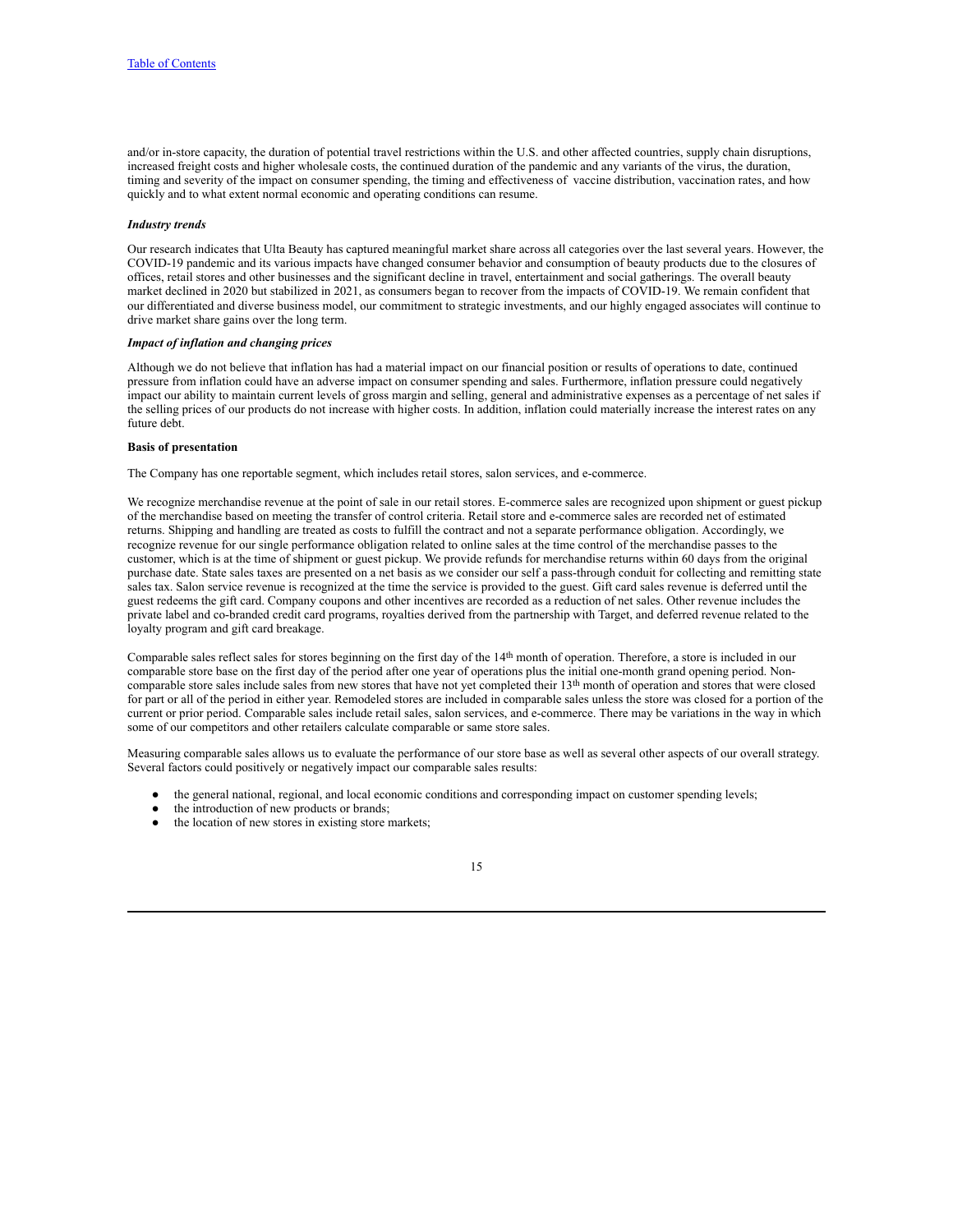- competition;
- our ability to respond on a timely basis to changes in consumer preferences;
- the effectiveness of our various merchandising and marketing activities; and
- the number of new stores opened and the impact on the average age of all of our comparable stores.

### Cost of sales includes:

- the cost of merchandise sold, offset by vendor income that is not a reimbursement of specific, incremental, and identifiable costs;
- distribution costs including labor and related benefits, freight, rent, depreciation and amortization, real estate taxes, utilities, and insurance;
- shipping and handling costs;
- retail stores occupancy costs including rent, depreciation and amortization, real estate taxes, utilities, repairs and maintenance, insurance, and licenses;
- salon services payroll and benefits; and
- shrink and inventory valuation reserves.

Our cost of sales may be negatively impacted as we open new stores. Changes in our merchandise or channel mix may also have an impact on cost of sales. This presentation of items included in cost of sales may not be comparable to the way in which our competitors or other retailers compute their cost of sales.

Selling, general and administrative expenses include:

- payroll, bonus, and benefit costs for retail store and corporate employees;
- advertising and marketing costs, offset by vendor income that is a reimbursement of specific, incremental, and identifiable costs;
- occupancy costs related to our corporate office facilities;
- stock-based compensation expense;
- depreciation and amortization for all assets, except those related to our retail stores and distribution operations, which are included in cost of sales; and
- legal, finance, information systems, and other corporate overhead costs.

This presentation of items in selling, general and administrative expenses may not be comparable to the way in which our competitors or other retailers compute their selling, general and administrative expenses.

Pre-opening expenses include non-capital expenditures during the period prior to store opening for new, remodeled, and relocated stores including rent during the construction period for new and relocated stores, store set-up labor, management and employee training, and grand opening advertising.

Interest expense, net includes both interest expense and income. Interest expense includes interest costs and facility fees associated with our credit facility, which is structured as an asset-based lending instrument. Our credit facility interest is based on a variable interest rate structure which can result in increased cost in periods of rising interest rates. Interest income represents interest from cash equivalents and short-term investments with maturities of twelve months or less from the date of purchase.

Income tax expense reflects the federal statutory tax rate and the weighted average state statutory tax rate for the states in which we operate stores.

#### **Results of operations**

Our quarterly periods are the 13 weeks ending on the Saturday closest to April 30, July 31, October 31, and January 31. The Company's first quarter in fiscal 2022 and 2021 ended on April 30, 2022 and May 1, 2021, respectively. Our quarterly results of operations have varied in the past and are likely to do so again in the future. As such, we believe that

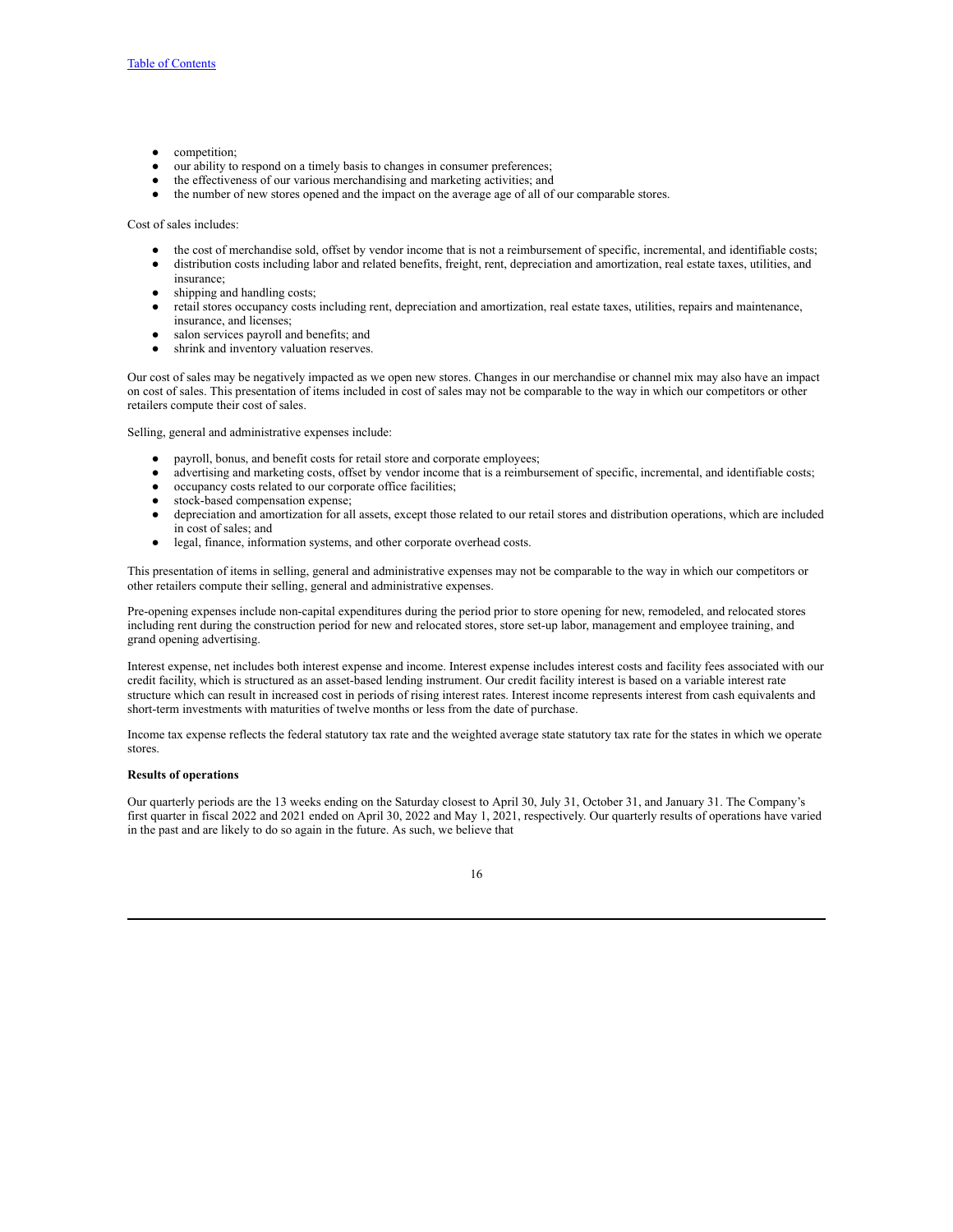period-to-period comparisons of our results of operations should not be relied upon as an indication of our future performance.

The following tables present the components of our consolidated results of operations for the periods indicated:

|                                              |                   | <b>13 Weeks Ended</b> |  |  |  |
|----------------------------------------------|-------------------|-----------------------|--|--|--|
| (Dollars in thousands)                       | April 30,<br>2022 | May 1,<br>2021        |  |  |  |
| Net sales                                    | 2,345,901<br>\$   | 1,938,519<br>\$       |  |  |  |
| Cost of sales                                | 1,404,875         | 1,184,731             |  |  |  |
| Gross profit                                 |                   | 753,788<br>941,026    |  |  |  |
|                                              |                   |                       |  |  |  |
| Selling, general and administrative expenses |                   | 500,970<br>443,875    |  |  |  |
| Pre-opening expenses                         |                   | 2,348<br>4,589        |  |  |  |
| Operating income                             |                   | 437,708<br>305,324    |  |  |  |
| Interest expense, net                        |                   | 401<br>358            |  |  |  |
| Income before income taxes                   |                   | 304,966<br>437,307    |  |  |  |
| Income tax expense                           |                   | 105,912<br>74,677     |  |  |  |
| Net income                                   |                   | 230,289<br>331,395    |  |  |  |
|                                              |                   |                       |  |  |  |
| Other operating data:                        |                   |                       |  |  |  |
| Number of stores end of period               |                   | 1,290<br>1,318        |  |  |  |
| Comparable sales                             |                   | 65.9%<br>18.0%        |  |  |  |

|                                              | <b>13 Weeks Ended</b> |         |
|----------------------------------------------|-----------------------|---------|
|                                              | April 30,             | May 1,  |
| (Percentage of net sales)                    | 2022                  | 2021    |
| Net sales                                    | 100.0%                | 100.0%  |
| Cost of sales                                | 59.9%                 | 61.1%   |
| Gross profit                                 | 40.1%                 | 38.9%   |
|                                              |                       |         |
| Selling, general and administrative expenses | 21.4%                 | 22.9%   |
| Pre-opening expenses                         | $0.1\%$               | $0.2\%$ |
| Operating income                             | 18.7%                 | 15.8%   |
| Interest expense, net                        | $0.0\%$               | $0.0\%$ |
| Income before income taxes                   | 18.6%                 | 15.8%   |
| Income tax expense                           | 4.5%                  | 3.9%    |
| Net income                                   | 14.1%                 | 11.9%   |

# **Comparison of 13 weeks ended April 30, 2022 to 13 weeks ended May 1, 2021**

# *Net sales*

Net sales increased \$407.4 million or 21.0%, to \$2.3 billion for the 13 weeks ended April 30, 2022, compared to \$1.9 billion for the 13 weeks ended May 1, 2021. The net sales increase was primarily due to the favorable impact in the U.S. from fewer COVID-19 restrictions and an increase of \$20.4 million in other revenue. The total comparable sales increase of 18.0% was driven by a 10.0% increase in transactions and an 7.3% increase in average ticket.

### *Gross profit*

Gross profit increased \$187.2 million or 24.8%, to \$941.0 million for the 13 weeks ended April 30, 2022, compared to \$753.8 million for the 13 weeks ended May 1, 2021. Gross profit as a percentage of net sales increased to 40.1% for the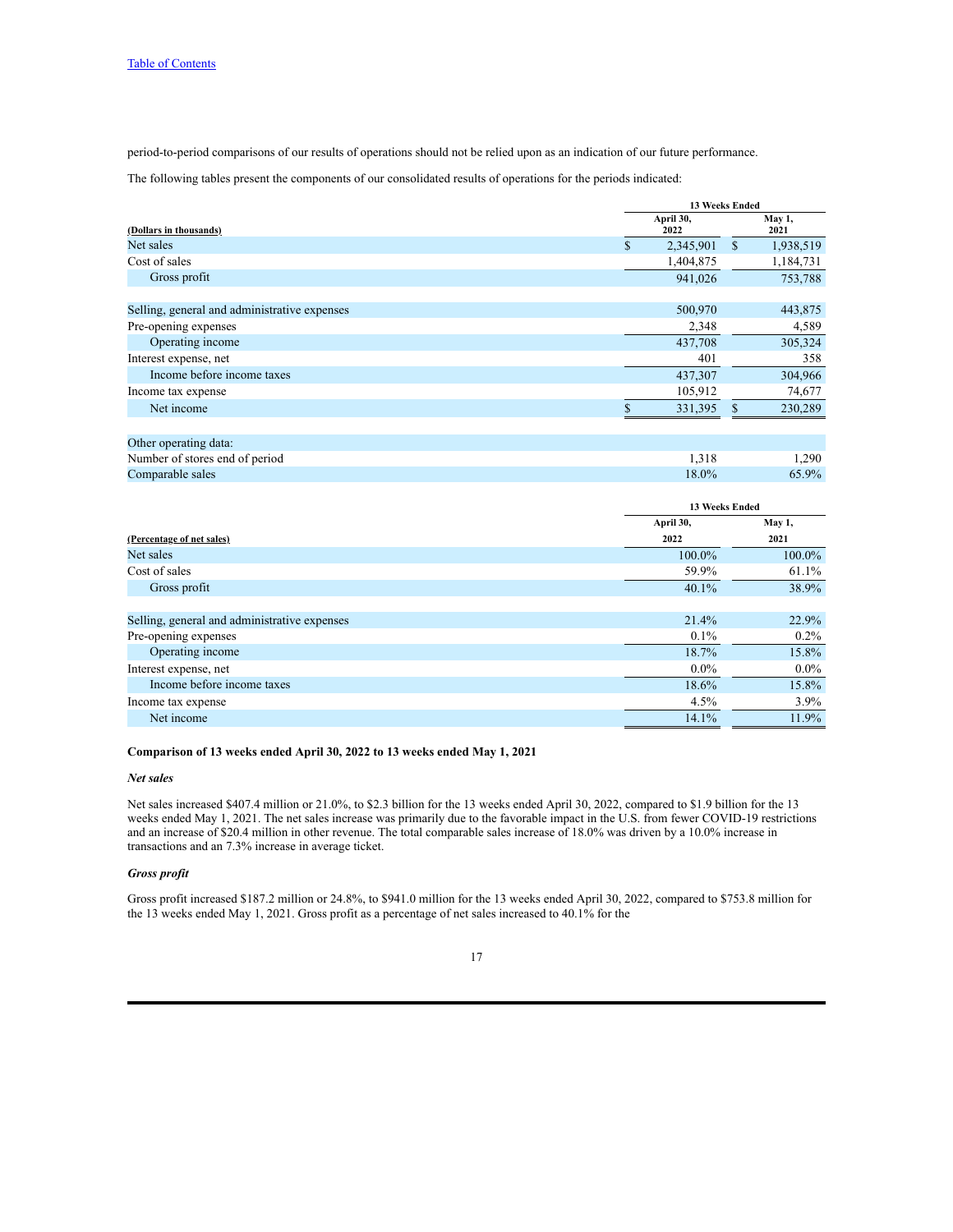13 weeks ended April 30, 2022, compared to 38.9% for the 13 weeks ended May 1, 2021. The increase in gross profit margin was primarily due to leverage in fixed costs, strong growth in other revenue, and favorable channel mix shifts, partially offset by deleverage in merchandise margins.

#### *Selling, general and administrative expenses*

Selling, general and administrative (SG&A) expenses increased \$57.1 million or 12.9%, to \$501.0 million for the 13 weeks ended April 30, 2022, compared to \$443.9 million for the 13 weeks ended May 1, 2021. SG&A expenses as a percentage of net sales decreased to 21.4% for the 13 weeks ended April 30, 2022, compared to 22.9% for the 13 weeks ended May 1, 2021, primarily due to lower marketing expenses and leverage in store payroll and benefits due to higher sales, partially offset by deleverage in corporate overhead due to strategic investments.

### *Pre-opening expenses*

Pre-opening expenses were \$2.3 million for the 13 weeks ended April 30, 2022 compared to \$4.6 million for the 13 weeks ended May 1, 2021.

### *Interest expense, net*

Interest expense, net of \$0.4 million for the 13 weeks ended April 30, 2022 was consistent with the 13 weeks ended May 1, 2021. Interest expense represents interest on borrowings and fees related to the credit facility. We did not have any outstanding borrowings on the credit facility as of April 30, 2022 and May 1, 2021.

#### *Income tax expense*

Income tax expense of \$105.9 million for the 13 weeks ended April 30, 2022 represents an effective tax rate of 24.2%, compared to \$74.7 million of income tax expense representing an effective tax rate of 24.5% for the 13 weeks ended May 1, 2021.

### *Net income*

Net income was \$331.4 million for the 13 weeks ended April 30, 2022, compared to \$230.3 million for the 13 weeks ended May 1, 2021. The increase in net income is primarily related to the \$187.2 million increase in gross profit, partially offset by the \$57.1 million increase in SG&A expenses and the \$31.2 million increase in income tax expense.

### **Liquidity and capital resources**

Our primary sources of liquidity are cash and cash equivalents, cash flows from operations, and borrowings under our credit facility. The most significant components of our working capital are merchandise inventories and cash and cash equivalents reduced by accounts payable, accrued expenses and deferred revenue. As of April 30, 2022, January 29, 2022, and May 1, 2021, we had cash and cash equivalents of \$654.5 million, \$431.6 million, and \$947.5 million, respectively.

Our primary cash needs are for rent, capital expenditures for new, remodeled, and relocated stores, increased merchandise inventories related to store expansion and new brand additions, supply chain improvements, share repurchases, and continued improvement in our information technology systems.

Our most significant ongoing short-term cash requirements relate primarily to funding operations (including expenditures for lease expenses, inventory, labor, distribution, advertising and marketing, and tax liabilities) as well as periodic spend for capital expenditures, investments, and share repurchases. Our working capital needs are greatest from August through November as a result of inventory buildup during this period for the holiday season.

Long-term cash requirements primarily relate to funding lease expenses and other purchase commitments.

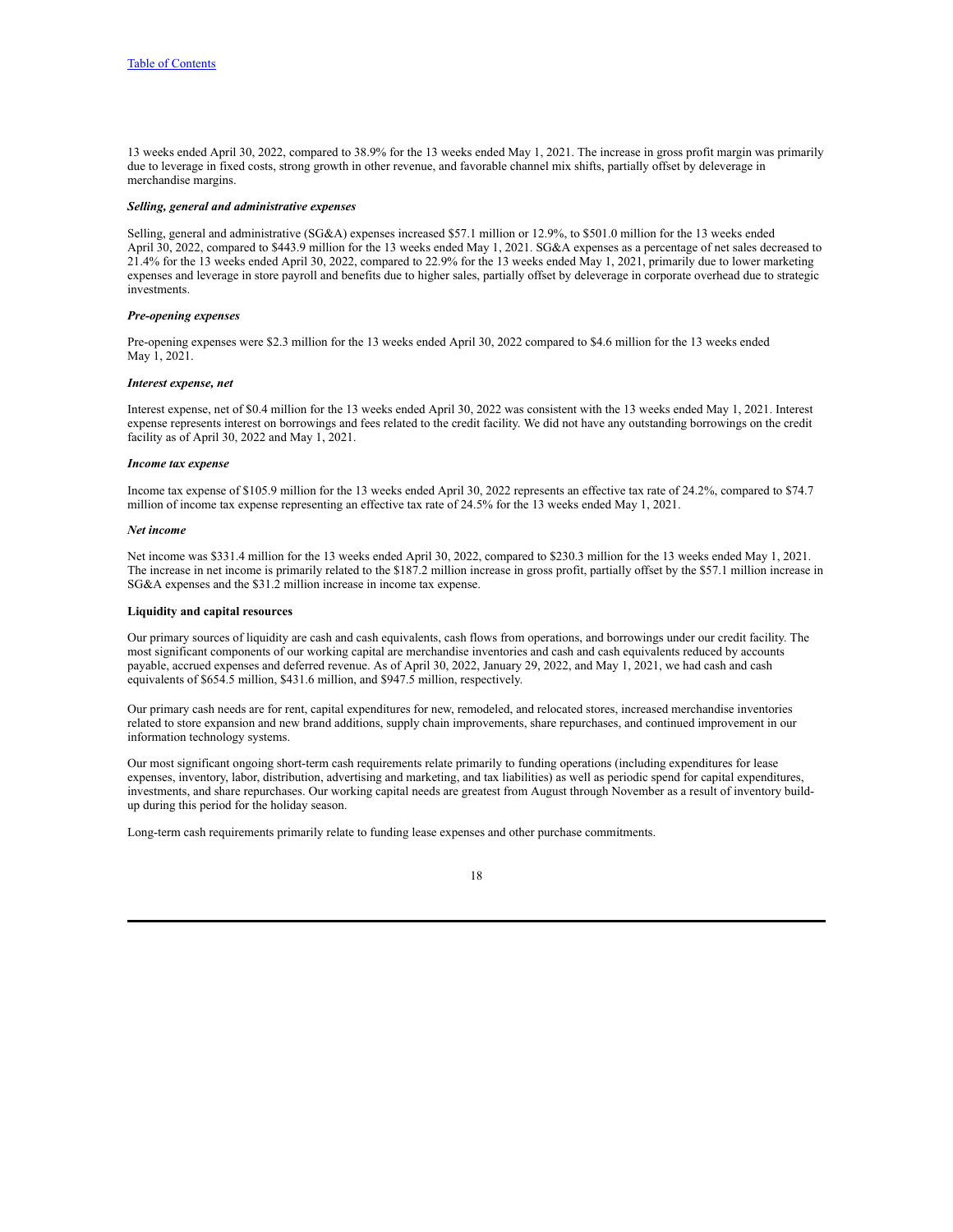We generally fund short-term and long-term cash requirements with cash from operating activities. We believe our primary sources of liquidity will satisfy our cash requirements over both the short-term (the next twelve months) and long-term.

#### **Cash flows**

We believe our ability to generate substantial cash from operating activities and readily secure financing at competitive rates are key strengths that give us significant flexibility to meet our short and long-term financial commitments.

The following table presents a summary of our cash flows:

|                                           |           | <b>13 Weeks Ended</b> |                |  |
|-------------------------------------------|-----------|-----------------------|----------------|--|
|                                           | April 30, |                       | May 1,<br>2021 |  |
| (In thousands)                            | 2022      |                       |                |  |
| Net cash provided by operating activities |           | 426.303               | 330,067        |  |
| Net cash used in investing activities     |           | (71.873)              | (34.563)       |  |
| Net cash used in financing activities     |           | (131, 504)            | (394, 043)     |  |

#### **Operating activities**

Operating activities consist of net income adjusted for certain non-cash items, including depreciation and amortization, non-cash lease expense, deferred income taxes, stock-based compensation expense, realized gains or losses on disposal of property and equipment, and the effect of working capital changes.

The increase in net cash provided by operating activities in the first quarter of fiscal 2022 compared to the first quarter of fiscal 2021 was mainly due to the increase in net income and an increase in inventory , partially offset by the timing of accounts payable and accrued liabilities. The increase in net income was primarily due to an increase in gross profit resulting from higher sales, partially offset by an increase in SG&A expenses and income taxes.

Merchandise inventories, net were \$1.57 billion at April 30, 2022, compared to \$1.35 billion at May 1, 2021, representing an increase of \$217.0 million or 16.0%. The change in inventory is primarily due to the following:

- \$29 million increase due to the addition of 28 net new stores opened since May 1, 2021;
- \$78 million increase due to new key brand launches; and
- \$110 million increase due to increased inventory costs and the acceleration of inventory receipts to support expected demand and mitigate global supply chain disruptions.

## **Investing activities**

We have historically used cash primarily for new, remodeled, relocated, and refreshed stores, supply chain investments, short-term investments, and investments in information technology systems. Investment activities for capital expenditures were \$71.1 million during the 13 weeks ended April 30, 2022 compared to \$34.6 million during the 13 weeks ended May 1, 2021.

During the 13 weeks ended April 30, 2022, we opened 10 new stores and relocated six stores, compared to the 13 weeks ended May 1, 2021, when we opened 28 new stores and relocated one store.

The increase in net cash used in investing activities in the first quarter of fiscal 2022 compared to the first quarter of fiscal 2021 was primarily due to more capital expenditures compared to the first quarter of fiscal 2021.

Our future investments will depend primarily on the number of new, remodeled, and relocated stores, information technology systems investments, and supply chain investments that we undertake and the timing of these expenditures. Based on past performance and current expectations, we believe our sources of liquidity will be sufficient to fund future capital expenditures.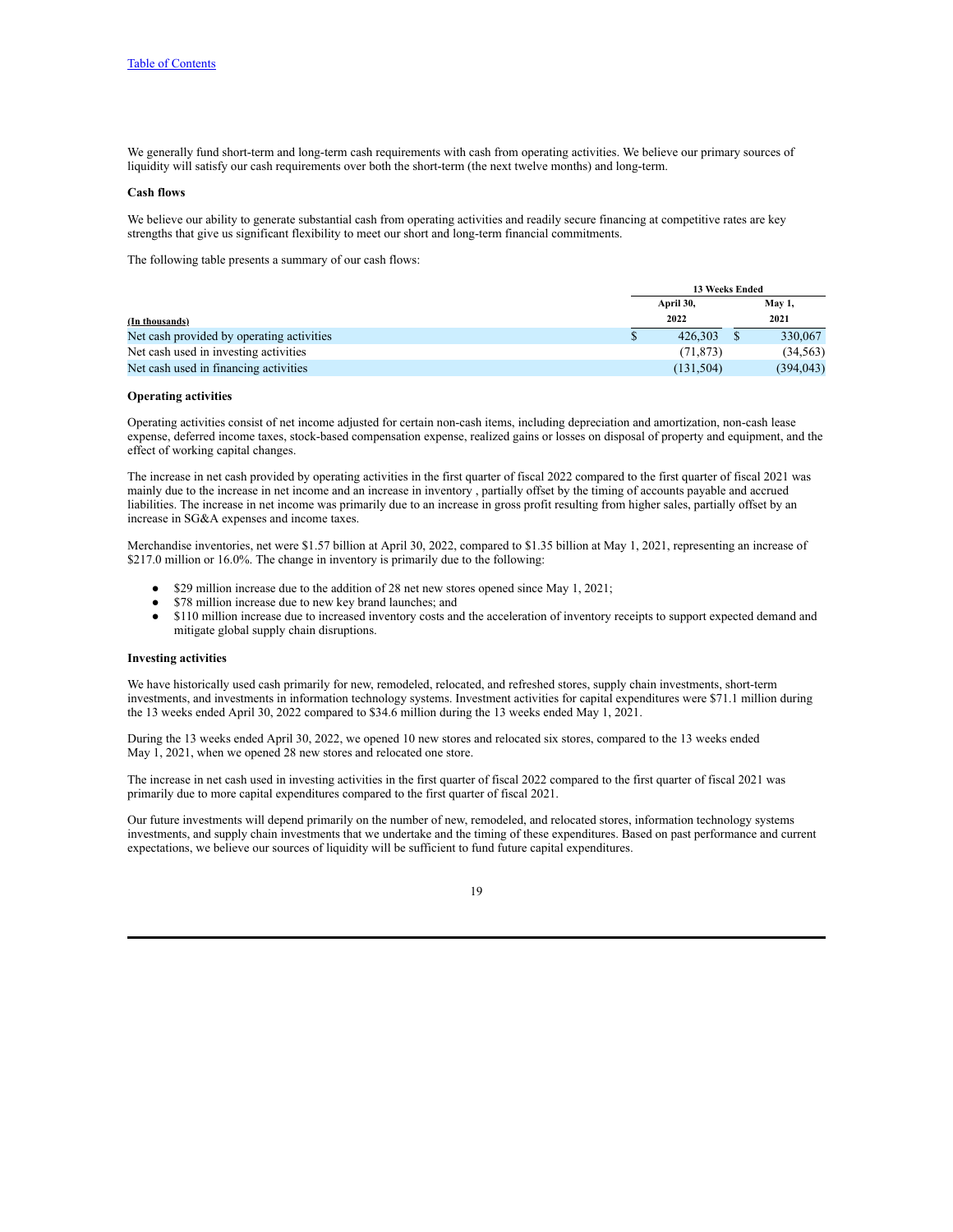# **Financing activities**

Financing activities primarily include share repurchases, borrowing and repayment of our revolving credit facility, and capital stock transactions. Purchases of treasury shares represent the fair value of common shares repurchased from plan participants in connection with shares withheld to satisfy minimum statutory tax obligations upon the vesting of restricted stock.

The decrease in net cash used in financing activities in the first quarter of fiscal 2022 compared to the first quarter of fiscal 2021 was primarily due to a decrease in share repurchases.

We had no borrowings outstanding under the credit facility as of April 30, 2022, January 29, 2022, and May 1, 2021. The zero outstanding borrowings position continues to be due to a combination of factors including sales demand, overall performance of management initiatives including expense control, and inventory and other working capital reductions. We may require borrowings under the facility from time to time in future periods for unexpected business disruptions, to support our new store program, seasonal inventory needs, or share repurchases.

### *Share repurchase program*

In March 2020, the Board of Directors authorized a share repurchase program (the 2020 Share Repurchase Program) pursuant to which the Company could repurchase up to \$1.6 billion of the Company's common stock. The 2020 Share Repurchase Program authorization revoked the previously authorized but unused amount of \$177.8 million from the earlier share repurchase program. The 2020 Share Repurchase Program did not have an expiration date but provided for suspension or discontinuation at any time.

In March 2022, the Board of Directors authorized a new share repurchase program (the 2022 Share Repurchase Program) pursuant to which the Company may repurchase up to \$2.0 billion of the Company's common stock. The 2022 Share Repurchase Program revokes the previously authorized but unused amounts from the 2020 Share Repurchase Program. The 2022 Share Repurchase Program does not have an expiration date and may be suspended or discontinued at any time.

A summary of common stock repurchase activity is presented in the following table:

|                                  |                   | <b>13 Weeks Ended</b> |                |  |
|----------------------------------|-------------------|-----------------------|----------------|--|
| (Dollars in millions)            | April 30.<br>2022 |                       | May 1,<br>2021 |  |
| Shares repurchased               | 331.834           |                       | 1.243.209      |  |
| Total cost of shares repurchased |                   |                       | 392.3          |  |

### *Credit facility*

On March 11, 2020, we entered into Amendment No. 1 to the Second Amended and Restated Loan Agreement (as so amended, the Loan Agreement) with Wells Fargo Bank, National Association, as Administrative Agent, Collateral Agent and a Lender thereunder; Wells Fargo Bank, National Association and JPMorgan Chase Bank, N.A., as Lead Arrangers and Bookrunners; JPMorgan Chase Bank, N.A., as Syndication Agent and a Lender; PNC Bank, National Association, as Documentation Agent and a Lender; and the other lenders party thereto. The Loan Agreement matures on March 11, 2025, provides maximum revolving loans equal to the lesser of \$1.0 billion or a percentage of eligible owned inventory and eligible owned receivables (which borrowing base may, at the election of the Company and satisfaction of certain conditions, include a percentage of qualified cash), contains a \$50.0 million subfacility for letters of credit and allows the Company to increase the revolving facility by an additional \$100.0 million, subject to the consent by each lender and other conditions. The Loan Agreement contains a requirement to maintain a fixed charge coverage ratio of not less than 1.0 to 1.0 during such periods when availability under the Loan Agreement falls below a specified threshold. Substantially all of the Company's assets are pledged as collateral for outstanding borrowings under the Loan Agreement. Outstanding borrowings bear interest, at the Company's election, at either a base rate plus a margin of 0% to 0.125% or the London Interbank Offered Rate plus a margin of 1.125% to 1.250%, with such margins based on the Company's borrowing availability, and the unused line fee is 0.20% per annum.

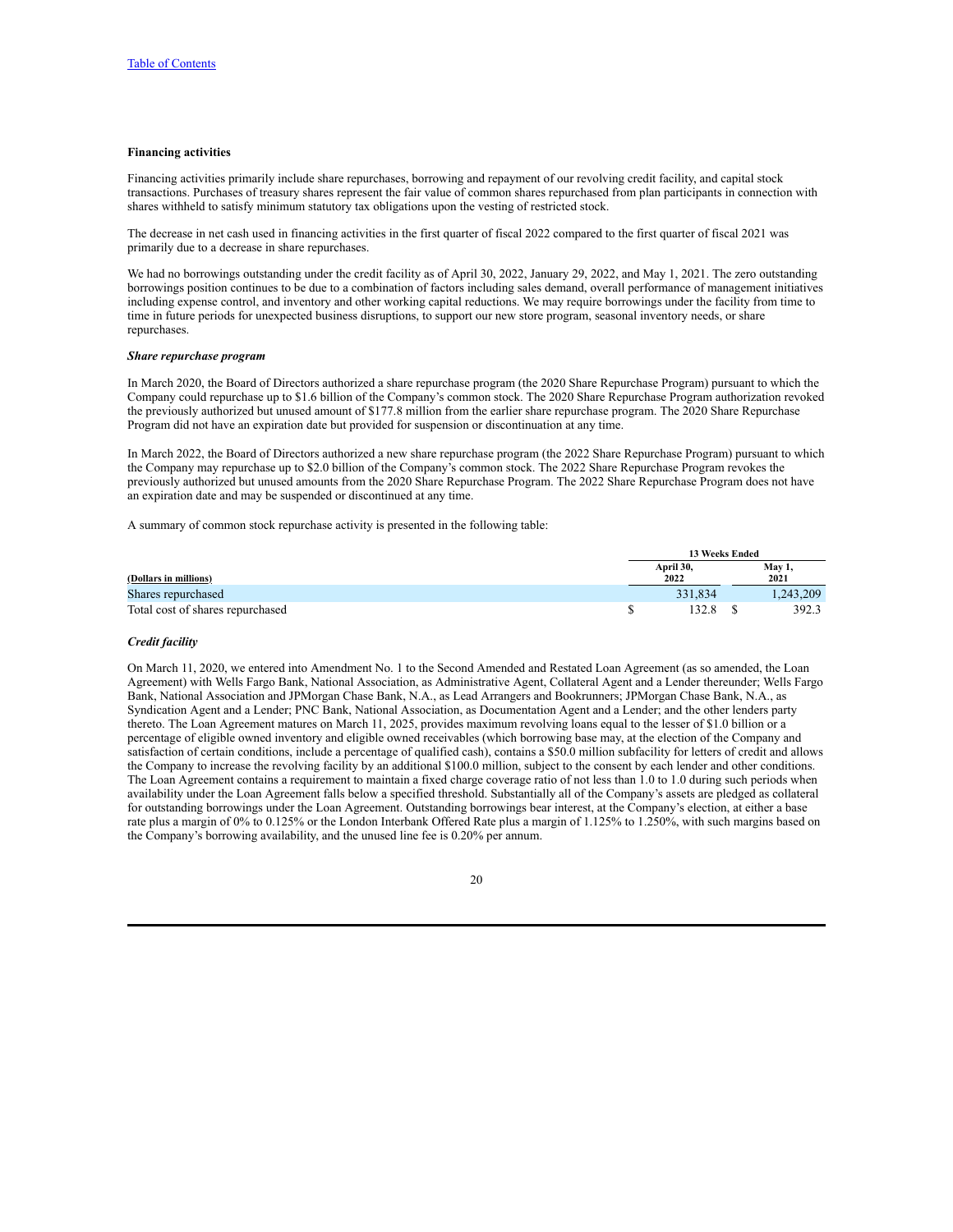As of April 30, 2022, January 29, 2022, and May 1, 2021 we had no borrowings outstanding under the credit facility.

As of April 30, 2022, we were in compliance with all terms and covenants of the Loan Agreement.

## **Seasonality**

Our business is subject to seasonal fluctuation. Significant portions of our net sales and profits are realized during the fourth quarter of the fiscal year due to the holiday selling season. To a lesser extent, our business is also affected by Mother's Day and Valentine's Day. Any decrease in sales during these higher sales volume periods could have an adverse effect on our business, financial condition, or operating results for the entire fiscal year. Our quarterly results of operations have varied in the past and are likely to do so again in the future. As such, we believe that period-to-period comparisons of our results of operations should not be relied upon as an indication of our future performance.

## **Critical accounting policies and estimates**

Management's discussion and analysis of financial condition and results of operations is based upon our consolidated financial statements, which have been prepared in accordance with U.S. generally accepted accounting principles. The preparation of these consolidated financial statements required the use of estimates and judgments that affect the reported amounts of our assets, liabilities, revenues, and expenses. Management bases estimates on historical experience and other assumptions it believes to be reasonable under the circumstances and evaluates these estimates on an on-going basis. Actual results may differ from these estimates. There have been no significant changes to the critical accounting policies and estimates included in our Annual Report on Form 10-K for the fiscal year ended January 29, 2022.

### <span id="page-20-0"></span>**Item 3. Quantitative and Qualitative Disclosures About Market Risk**

Market risk represents the risk of loss that may impact our financial position due to adverse changes in financial market prices and rates. Our market risk exposure is primarily the result of fluctuations in interest rates. We do not hold or issue financial instruments for trading purposes.

## **Interest rate risk**

We are exposed to interest rate risks primarily through borrowings under our credit facility. Interest on our borrowings is based upon variable rates. We did not have any outstanding borrowings on the credit facility as of April 30, 2022, January 29, 2022, and May 1, 2021.

### <span id="page-20-1"></span>**Item 4. Controls and Procedures**

# **Evaluation of disclosure controls and procedures over financial reporting**

We have established disclosure controls and procedures to ensure that material information relating to the Company is made known to the officers who certify our financial reports and to the members of our senior management and Board of Directors.

Based on management's evaluation as of April 30, 2022, our Chief Executive Officer and Chief Financial Officer have concluded that our disclosure controls and procedures (as defined in Rules 13a-15(e) and 15d-15(e) under the Securities Exchange Act of 1934), are effective to ensure that the information required to be disclosed by us in our reports that we file or submit under the Securities Exchange Act of 1934 is recorded, processed, summarized, and reported within the time periods specified in the Securities and Exchange Commission's rules and forms, and that such information is accumulated and communicated to our management, including the Chief Executive Officer and Chief Financial Officer, as appropriate, to allow timely decisions regarding required disclosure.

# **Changes in internal control over financial reporting**

There were no changes to our internal controls over financial reporting during the 13 weeks ended April 30, 2022 that have materially affected, or are reasonably likely to materially affect, our internal controls over financial reporting.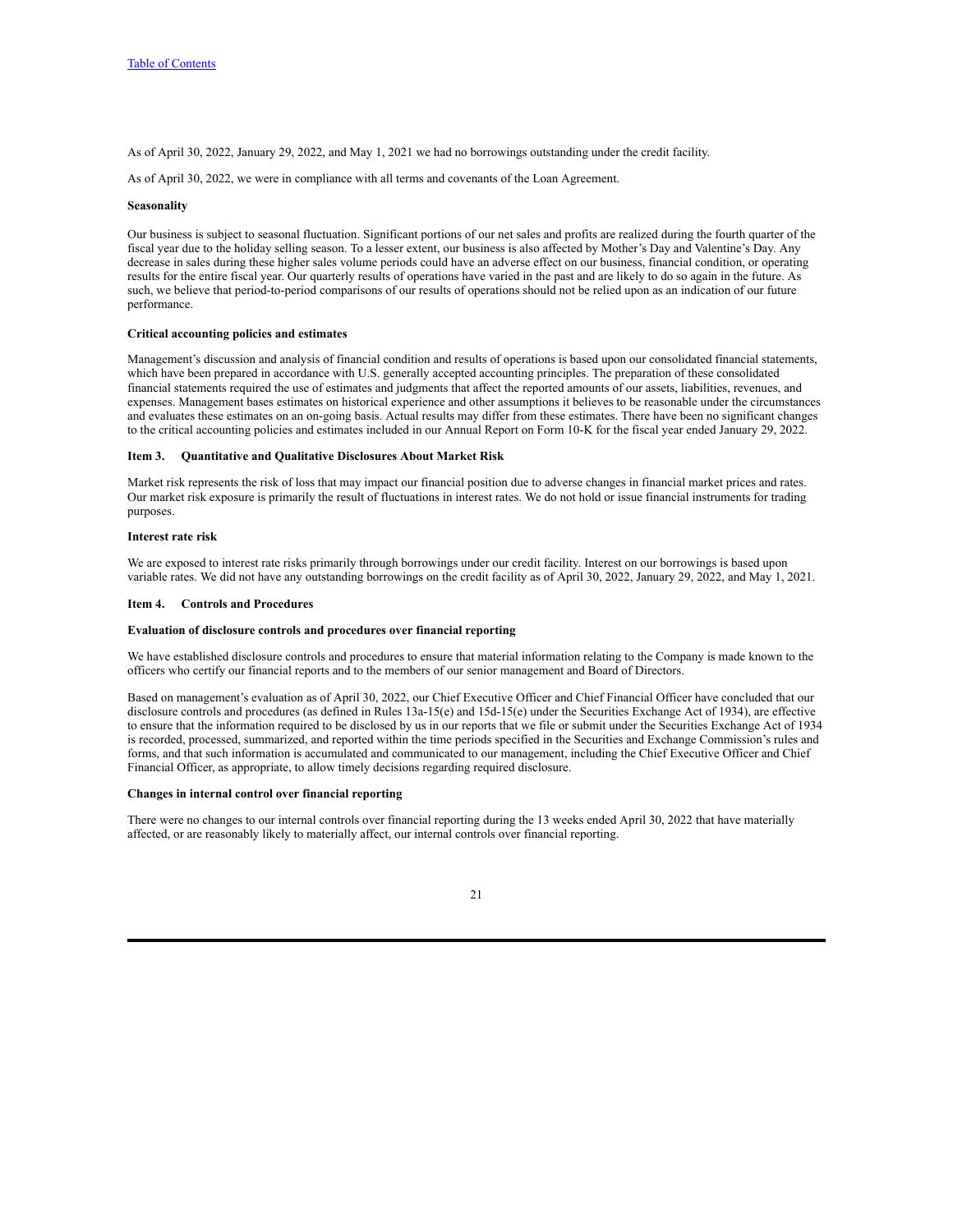# **Part II - Other Information**

# <span id="page-21-1"></span><span id="page-21-0"></span>**Item 1. Legal Proceedings**

See Note 6 to our consolidated financial statements, "Commitments and contingencies," for information on legal proceedings.

# <span id="page-21-2"></span>**Item 1A. Risk Factors**

In addition to the other information set forth in this report, you should carefully consider the factors discussed in Part I, "Item 1A. Risk Factors" in our Annual Report on Form 10-K for the year ended January 29, 2022, which could materially affect our business, financial condition, financial results, or future performance. There have been no material changes from the risk factors previously disclosed in our Annual Report on Form 10-K for the year ended January 29, 2022.

# <span id="page-21-3"></span>**Item 2. Unregistered Sales of Equity Securities and Use of Proceeds**

The following table sets forth repurchases of our common stock during the first quarter of 2022:

| Period                                | <b>Total number</b><br>of shares<br>purchased (1) | Average<br>price paid<br>per share | <b>Total number</b><br>of shares<br>purchased as<br>part of publicly<br>announced<br>plans or<br>programs(2) | Approximate<br>dollar value of<br>shares that may vet<br>be purchased<br>under plans or<br>programs<br>$(in thousands)$ (2) |
|---------------------------------------|---------------------------------------------------|------------------------------------|--------------------------------------------------------------------------------------------------------------|-----------------------------------------------------------------------------------------------------------------------------|
| January 30, 2022 to February 26, 2022 |                                                   |                                    |                                                                                                              | 25                                                                                                                          |
| February 27, 2022 to March 26, 2022   | 107.057                                           | 384.40                             | 93.182                                                                                                       | 1,964,000                                                                                                                   |
| March 27, 2022 to April 30, 2022      | 238,702                                           | 405.75                             | 238,652                                                                                                      | 1,867,166                                                                                                                   |
| 13 weeks ended April 30, 2022         | 345.759                                           | 399.14                             | 331.834                                                                                                      | 1,867,166                                                                                                                   |

(1) There were 331,834 shares repurchased as part of our publicly announced share repurchase program during the 13 weeks ended April 30, 2022 and there were 13,925 shares transferred from employees in satisfaction of minimum statutory tax withholding obligations upon the vesting of restricted stock during the period.

(2) In March 2022, we announced the 2022 Share Repurchase Program pursuant to which the Company may repurchase up to \$2.0 billion of the Company's common stock. The 2022 Share Repurchase Program revoked the previously authorized but unused amounts from the 2020 Share Repurchase Program. As of April 30, 2022, \$1.9 billion remained available under the 2022 Share Repurchase Program.

### <span id="page-21-4"></span>**Item 3. Defaults Upon Senior Securities**

None

<span id="page-21-5"></span>**Item 4. Mine Safety Disclosures**

None

## <span id="page-21-6"></span>**Item 5. Other Information**

None

### <span id="page-21-7"></span>**Item 6. Exhibits**

The exhibits listed in the Exhibit Index below are filed as part of this Quarterly Report on Form 10-Q.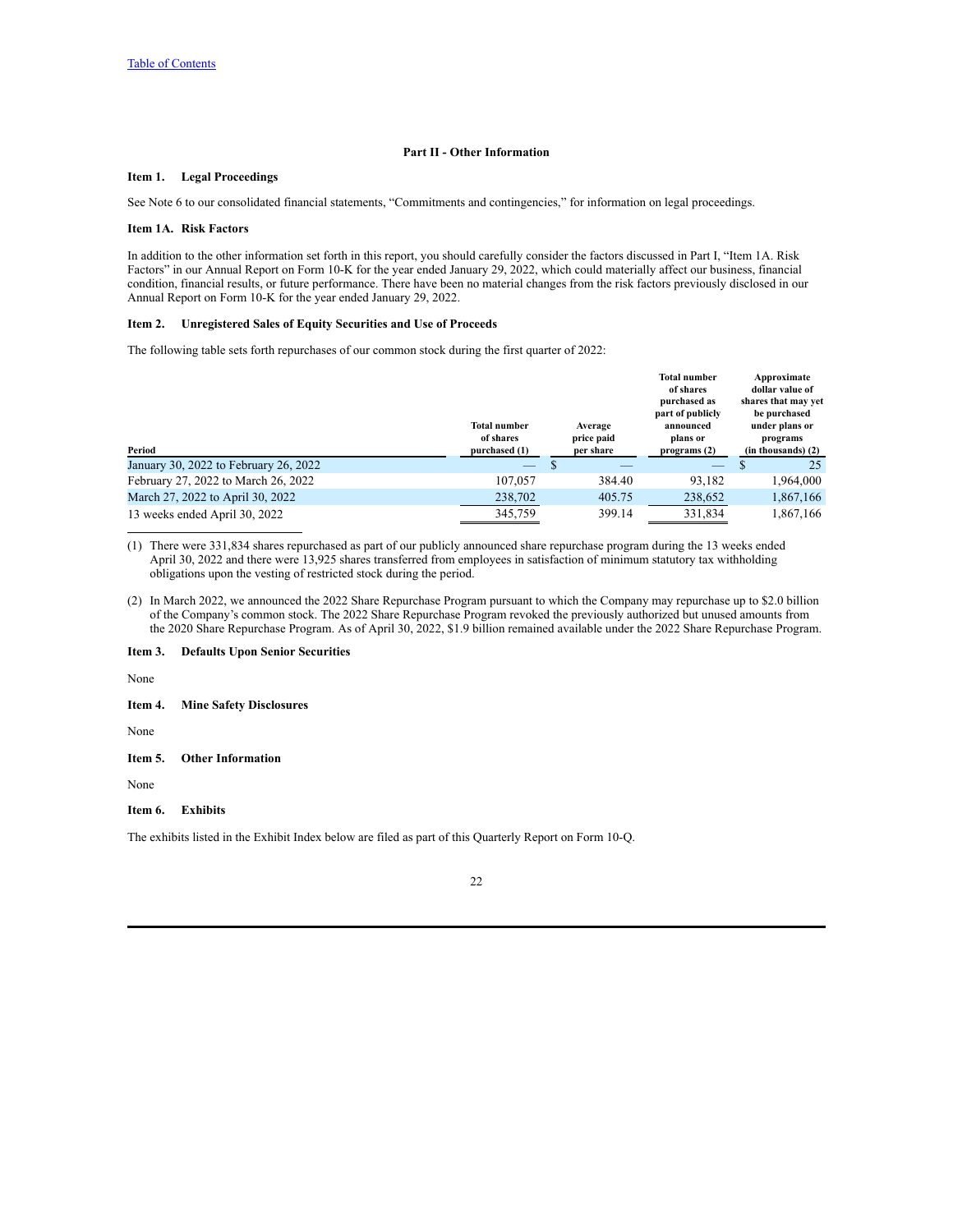# **EXHIBIT INDEX**

|                |                                                          |                 | <b>Incorporated by Reference</b> |                |               |                    |
|----------------|----------------------------------------------------------|-----------------|----------------------------------|----------------|---------------|--------------------|
| <b>Exhibit</b> |                                                          | <b>Filed</b>    |                                  | <b>Exhibit</b> | File          |                    |
| <b>Number</b>  | <b>Description of document</b>                           | <b>Herewith</b> | Form                             | <b>Number</b>  | <b>Number</b> | <b>Filing Date</b> |
| 3.1            | Certificate of Incorporation of Ulta Beauty, Inc.        |                 | $8-K$                            | 3.1            | 001-33764     | 1/30/2017          |
| 3.2            | Bylaws of Ulta Beauty, Inc., as amended through June     |                 | $8-K$                            | 3.2            | 001-33764     | 6/08/2020          |
|                | 3,2020                                                   |                 |                                  |                |               |                    |
| 31.1           | Certification of the Chief Executive Officer pursuant to | X               |                                  |                |               |                    |
|                | Rules $13a-14(a)$ and $15d-14(a)$ of the Securities      |                 |                                  |                |               |                    |
|                | Exchange Act of 1934, as adopted pursuant to section     |                 |                                  |                |               |                    |
|                | 302 of the Sarbanes-Oxley Act of 2002                    |                 |                                  |                |               |                    |
| 31.2           | Certification of the Chief Financial Officer pursuant to | X               |                                  |                |               |                    |
|                | Rules $13a-14(a)$ and $15d-14(a)$ of the Securities      |                 |                                  |                |               |                    |
|                | Exchange Act of 1934, as adopted pursuant to section     |                 |                                  |                |               |                    |
|                | 302 of the Sarbanes-Oxley Act of 2002                    |                 |                                  |                |               |                    |
| 32             | Certification of the Chief Executive Officer and Chief   | X               |                                  |                |               |                    |
|                | Financial Officer pursuant to 18 U.S.C. Section 1350,    |                 |                                  |                |               |                    |
|                | as adopted pursuant to Section 906 of the Sarbanes-      |                 |                                  |                |               |                    |
|                | Oxley Act of 2002                                        |                 |                                  |                |               |                    |
| 101.INS        | Inline XBRL Instance                                     | X               |                                  |                |               |                    |
| 101.SCH        | Inline XBRL Taxonomy Extension Schema                    | X               |                                  |                |               |                    |
|                | 101.CAL Inline XBRL Taxonomy Extension Calculation       | X               |                                  |                |               |                    |
|                | 101.LAB Inline XBRL Taxonomy Extension Labels            | X               |                                  |                |               |                    |
|                | 101.PRE Inline XBRL Taxonomy Extension Presentation      | X               |                                  |                |               |                    |
| 101.DEF        | Inline XBRL Taxonomy Extension Definition                | X               |                                  |                |               |                    |
| 104            | Cover Page Interactive Data File (formatted as Inline    |                 |                                  |                |               |                    |
|                | XBRL with applicable taxonomy extension information      |                 |                                  |                |               |                    |
|                | contained in Exhibits 101).                              |                 |                                  |                |               |                    |
|                |                                                          |                 |                                  |                |               |                    |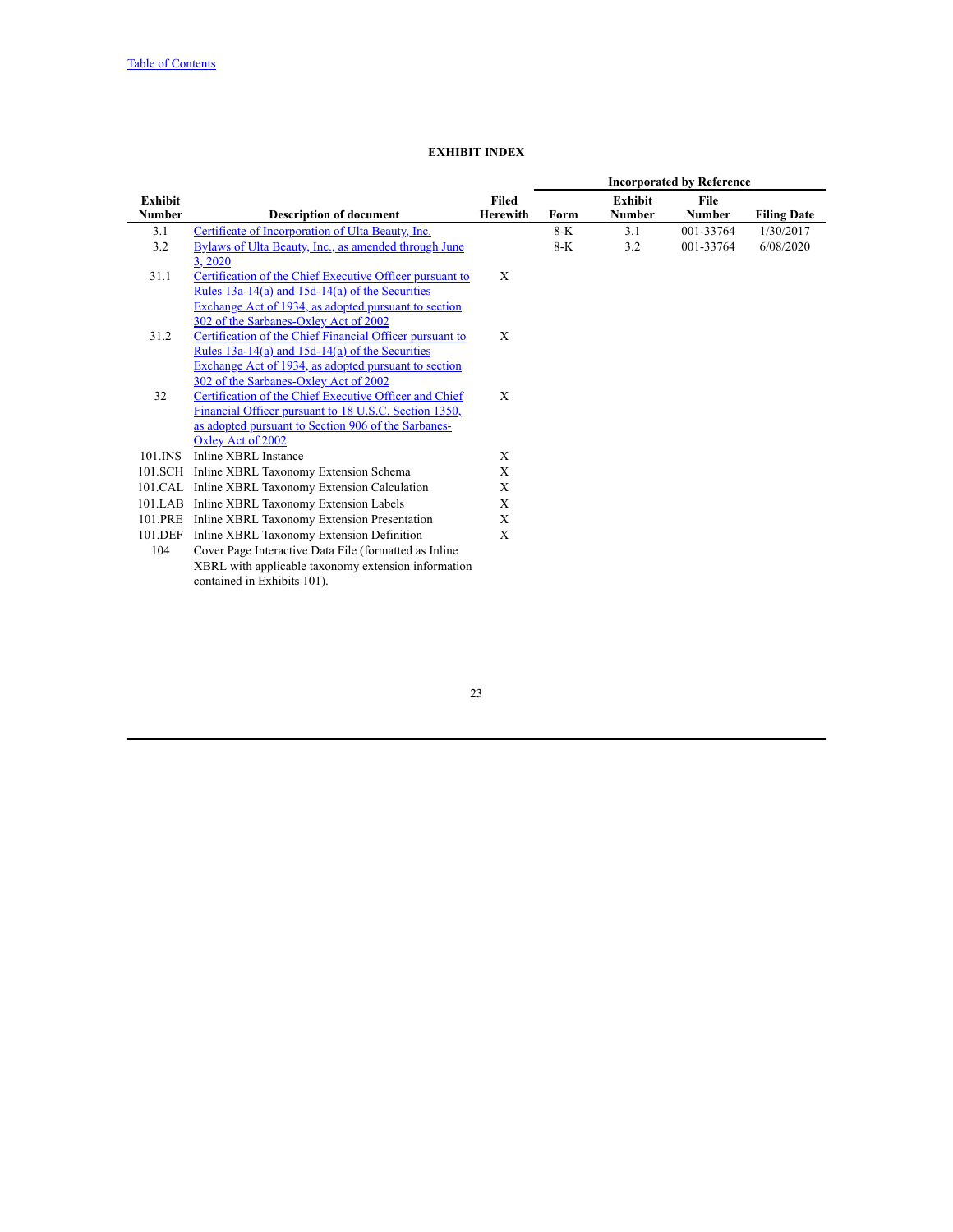# **SIGNATURES**

<span id="page-23-0"></span>Pursuant to the requirements of the Securities Exchange Act of 1934, the Registrant has duly caused this report to be signed on May 26, 2022 on its behalf by the undersigned, thereunto duly authorized.

ULTA BEAUTY, INC.

By: /s/ David C. Kimbell David C. Kimbell Chief Executive Officer and Director

By: /s/ Scott M. Settersten

Scott M. Settersten Chief Financial Officer, Treasurer and Assistant Secretary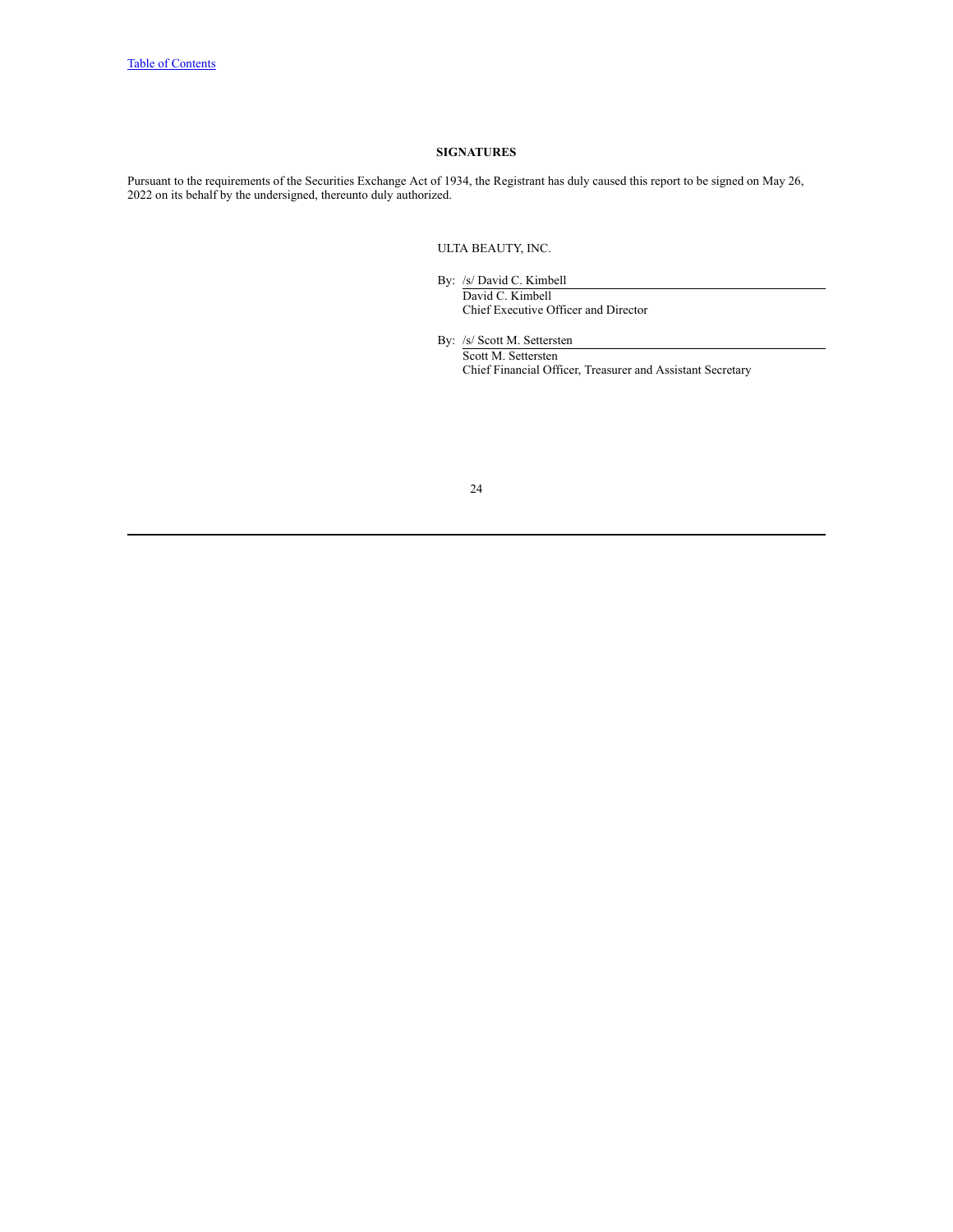### **CERTIFICATION PURSUANT TO RULES 13a-14(a) AND 15d-14(a) UNDER THE SECURITIES EXCHANGE ACT OF 1934, AS ADOPTED PURSUANT TO SECTION 302 OF THE SARBANES-OXLEY ACT OF 2002**

I, David C. Kimbell, certify that:

- 1. I have reviewed this quarterly report on Form 10-Q of Ulta Beauty, Inc.;
- 2. Based on my knowledge, this report does not contain any untrue statement of a material fact or omit to state a material fact necessary to make the statements made, in light of the circumstances under which such statements were made, not misleading with respect to the period covered by this report;
- 3. Based on my knowledge, the financial statements, and other financial information included in this report, fairly present in all material respects the financial condition, results of operations and cash flows of the registrant as of, and for, the periods presented in this report;
- 4. The registrant's other certifying officer and I are responsible for establishing and maintaining disclosure controls and procedures (as defined in Exchange Act Rules 13a-15(e) and 15d-15(e)) and internal control over financial reporting (as defined in Exchange Act Rules 13a-15(f) and 15d-15(f)) for the registrant and have:
	- a) Designed such disclosure controls and procedures, or caused such disclosure controls and procedures to be designed under our supervision, to ensure that material information relating to the registrant, including its consolidated subsidiaries, is made known to us by others within those entities, particularly during the period in which this report is being prepared;
	- b) Designed such internal control over financial reporting, or caused such internal control over financial reporting to be designed under our supervision, to provide reasonable assurance regarding the reliability of financial reporting and the preparation of financial statements for external purposes in accordance with generally accepted accounting principles;
	- c) Evaluated the effectiveness of the registrant's disclosure controls and procedures and presented in this report our conclusions about the effectiveness of the disclosure controls and procedures, as of the end of the period covered by this report based on such evaluation; and
	- d) Disclosed in this report any change in the registrant's internal control over financial reporting that occurred during the registrant's most recent fiscal quarter (the registrant's fourth fiscal quarter in the case of an annual report) that has materially affected, or is reasonably likely to materially affect, the registrant's internal control over financial reporting; and
- 5. The registrant's other certifying officer and I have disclosed, based on our most recent evaluation of internal control over financial reporting, to the registrant's auditors and the audit committee of the registrant's board of directors (or persons performing equivalent functions):
	- a) All significant deficiencies and material weaknesses in the design or operation of internal control over financial reporting which are reasonably likely to adversely affect the registrant's ability to record, process, summarize and report financial information; and
	- b) Any fraud, whether or not material, that involves management or other employees who have a significant role in the registrant's internal control over financial reporting.

Date: May 26, 2022 By: /s/ David C. Kimbell

David C. Kimbell Chief Executive Officer and Director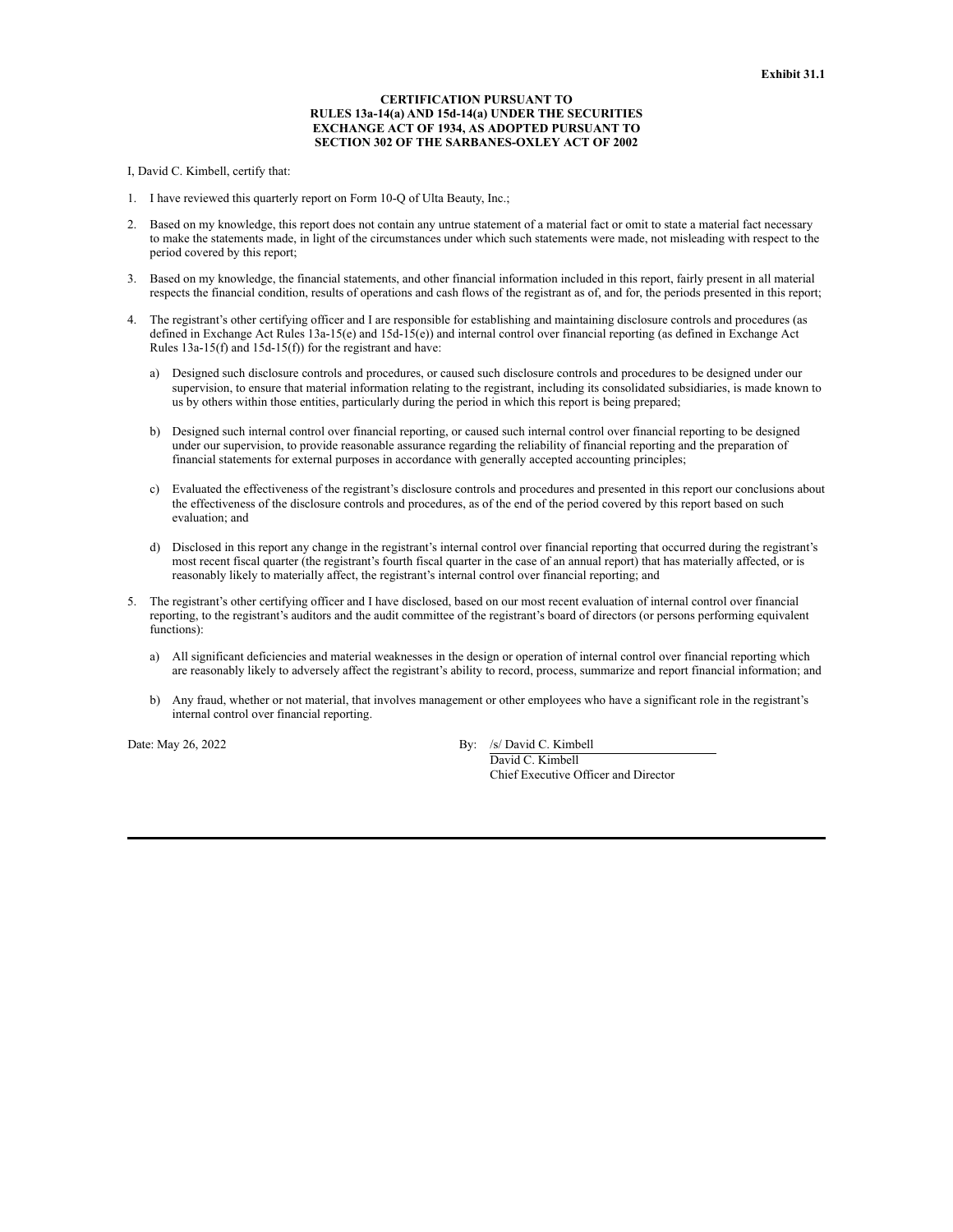### **CERTIFICATION PURSUANT TO RULES 13a-14(a) AND 15d-14(a) UNDER THE SECURITIES EXCHANGE ACT OF 1934, AS ADOPTED PURSUANT TO SECTION 302 OF THE SARBANES-OXLEY ACT OF 2002**

I, Scott M. Settersten, certify that:

- 1. I have reviewed this quarterly report on Form 10-Q of Ulta Beauty, Inc.;
- 2. Based on my knowledge, this report does not contain any untrue statement of a material fact or omit to state a material fact necessary to make the statements made, in light of the circumstances under which such statements were made, not misleading with respect to the period covered by this report;
- 3. Based on my knowledge, the financial statements, and other financial information included in this report, fairly present in all material respects the financial condition, results of operations and cash flows of the registrant as of, and for, the periods presented in this report;
- 4. The registrant's other certifying officer and I are responsible for establishing and maintaining disclosure controls and procedures (as defined in Exchange Act Rules 13a-15(e) and 15d-15(e)) and internal control over financial reporting (as defined in Exchange Act Rules 13a-15(f) and 15d-15(f)) for the registrant and have:
	- a) Designed such disclosure controls and procedures, or caused such disclosure controls and procedures to be designed under our supervision, to ensure that material information relating to the registrant, including its consolidated subsidiaries, is made known to us by others within those entities, particularly during the period in which this report is being prepared;
	- b) Designed such internal control over financial reporting, or caused such internal control over financial reporting to be designed under our supervision, to provide reasonable assurance regarding the reliability of financial reporting and the preparation of financial statements for external purposes in accordance with generally accepted accounting principles;
	- c) Evaluated the effectiveness of the registrant's disclosure controls and procedures and presented in this report our conclusions about the effectiveness of the disclosure controls and procedures, as of the end of the period covered by this report based on such evaluation; and
	- d) Disclosed in this report any change in the registrant's internal control over financial reporting that occurred during the registrant's most recent fiscal quarter (the registrant's fourth fiscal quarter in the case of an annual report) that has materially affected, or is reasonably likely to materially affect, the registrant's internal control over financial reporting; and
- 5. The registrant's other certifying officer and I have disclosed, based on our most recent evaluation of internal control over financial reporting, to the registrant's auditors and the audit committee of the registrant's board of directors (or persons performing equivalent functions):
	- a) All significant deficiencies and material weaknesses in the design or operation of internal control over financial reporting which are reasonably likely to adversely affect the registrant's ability to record, process, summarize and report financial information; and
	- b) Any fraud, whether or not material, that involves management or other employees who have a significant role in the registrant's internal control over financial reporting.

Date: May 26, 2022 By: /s/ Scott M. Settersten

Scott M. Settersten Chief Financial Officer, Treasurer and Assistant Secretary